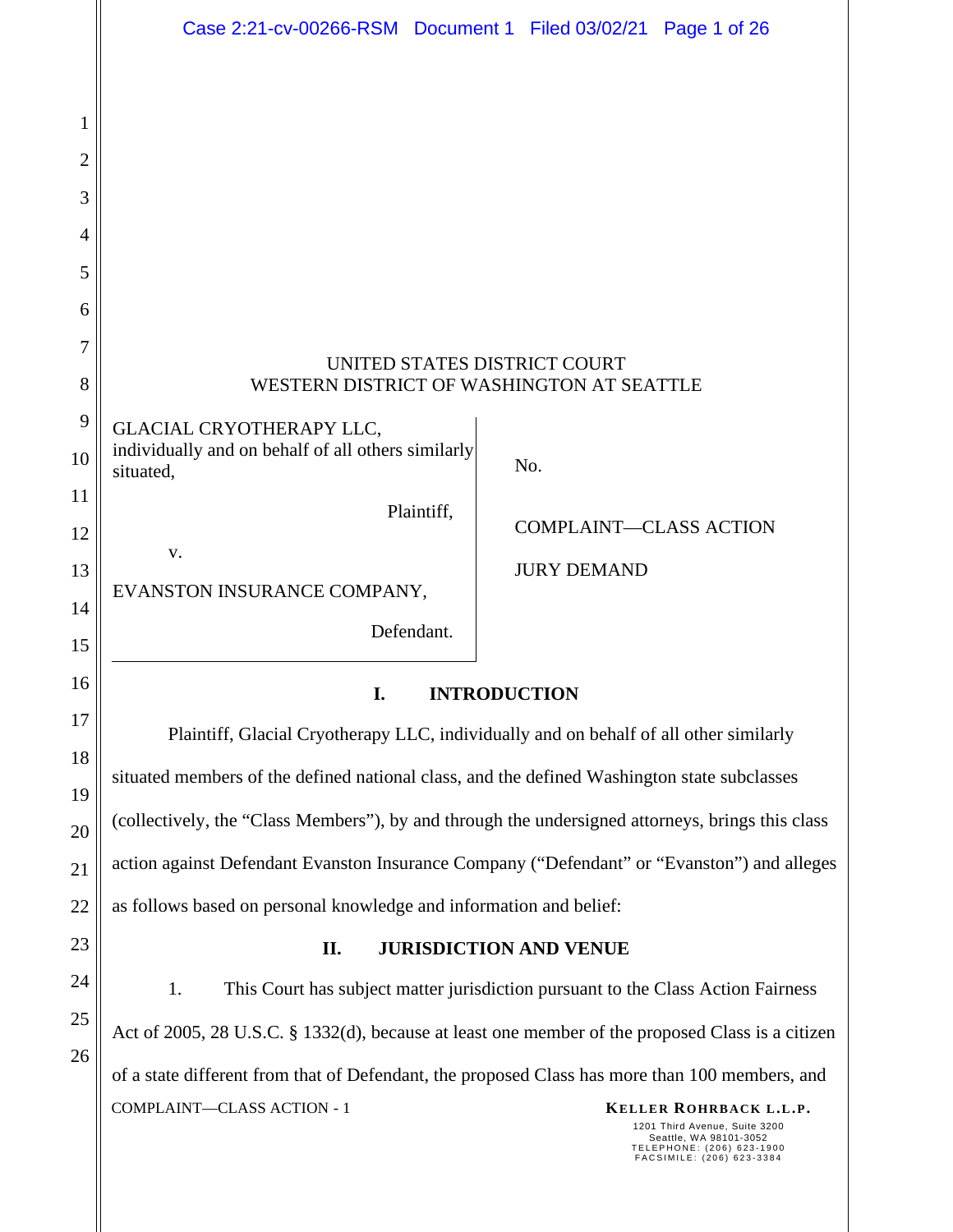### Case 2:21-cv-00266-RSM Document 1 Filed 03/02/21 Page 2 of 26

the aggregate amount in controversy exceeds \$5,000,000. The Court has supplemental jurisdiction over Plaintiff's state law claims under 28 U.S.C. § 1367.

2. This Court has personal jurisdiction over Defendant because Defendant is registered to do business in Washington, has sufficient minimum contacts in Washington, and otherwise intentionally avails itself of the markets within Washington through its business activities, such that the exercise of personal jurisdiction by this Court is proper. Moreover, jurisdiction exists because Plaintiff's claims arise out of and directly relate to Defendant's contacts with Washington. Plaintiff has standing to bring each claim against Defendant as a class representative whose claims are typical and common of the class under Federal Rule of Civil Procedure 23.

3. Venue is proper in this District pursuant to 28 U.S.C. § 1391(b)(3) because the Court has personal jurisdiction over Defendant, a substantial portion of the alleged wrongdoing occurred in this District and the State of Washington, and Defendant has sufficient contacts with this District and the State of Washington.

4. Venue is proper in the Western District of Washington pursuant to 28 U.S.C. § 1391(b)(2) because a substantial part of the events or omissions giving rise to the claims at issue in this Complaint arose in this District. Plaintiff's place of business is in King County. This action is therefore appropriately filed in this District.

### **III. PARTIES**

5. Plaintiff Glacial Cryotherapy owns and operates a health-based business in Lake Forest Park, King County, Washington, that provides whole-body and localized cryotherapy, and other therapeutic treatments, using state-of-the-art machinery and equipment. Cryotherapy is a completely dry, noninvasive, hyper-cooling process that lowers one's skin temperature by up to

**COMPLAINT—CLASS ACTION - 2 KELLER ROHRBACK L.L.P.**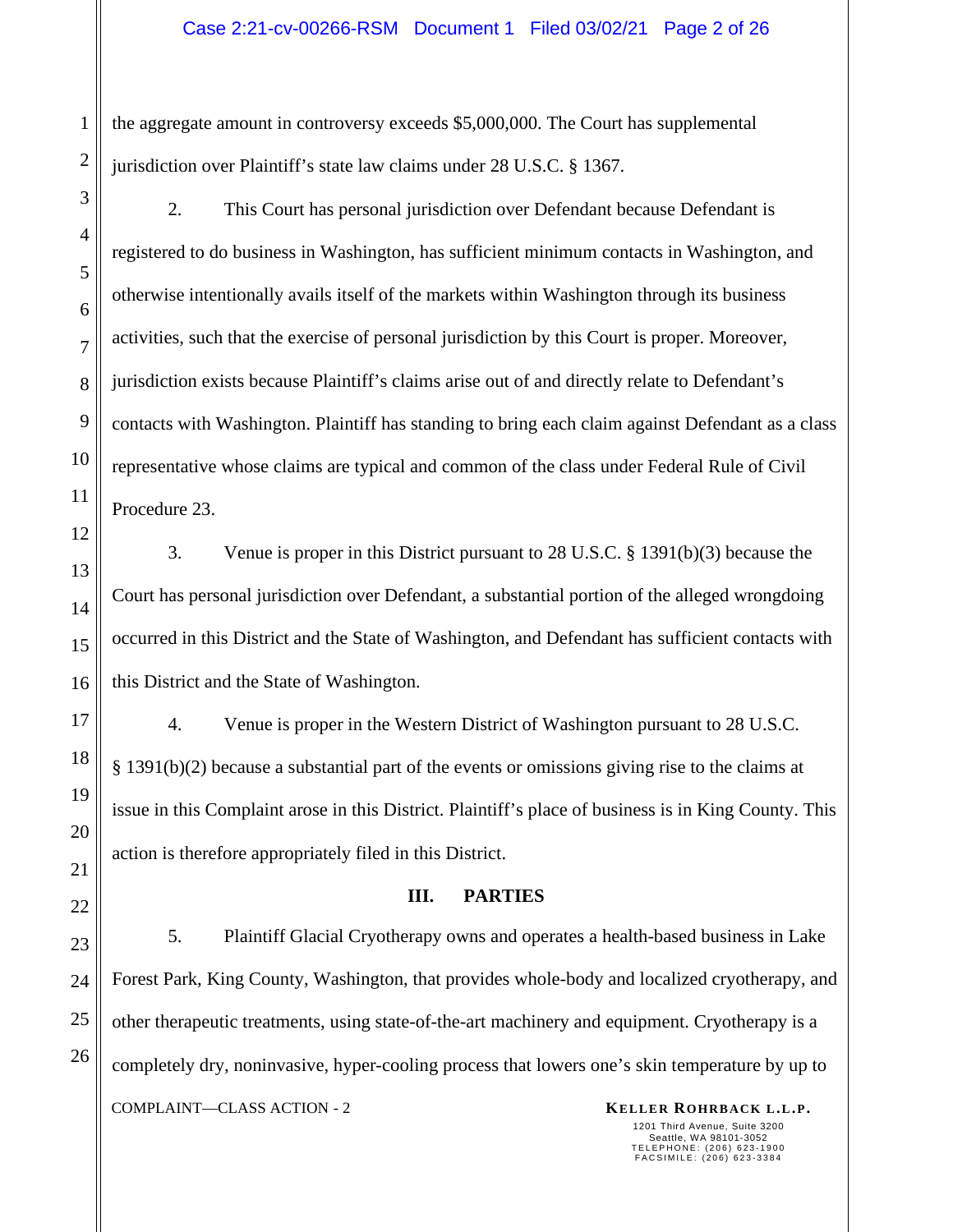30 degrees Fahrenheit during a single session. Cryotherapy is used to accelerate the body's natural recovery from exercise or overuse by lowering skin and core temperatures and reducing inflammation.

6. Defendant Evanston is an insurance carrier incorporated and domiciled in Illinois with its principal place of business in Illinois.

7. Defendant Evanston is authorized to write, sell, and issue business insurance policies in forty-nine states and the District of Columbia. Defendant conducted business within these states by selling and issuing business insurance policies to policyholders, including Plaintiff.

8. Defendant is vicariously liable for the acts and omissions of its employees and agents.

# **IV. NATURE OF THE CASE**

9. Plaintiff Glacial Cryotherapy is a physical health and wellness business that provides cryotherapy, light therapy, and infra-red sauna therapy using sophisticated machines and high-tech equipment to deliver therapeutic treatments to the body.

10. Historic photographs of Glacial Cryotherapy below depict portions of its interior, and some of its machines and equipment:

1

2

3

4

5

6

7

**COMPLAINT—CLASS ACTION - 3 KELLER ROHRBACK L.L.P.**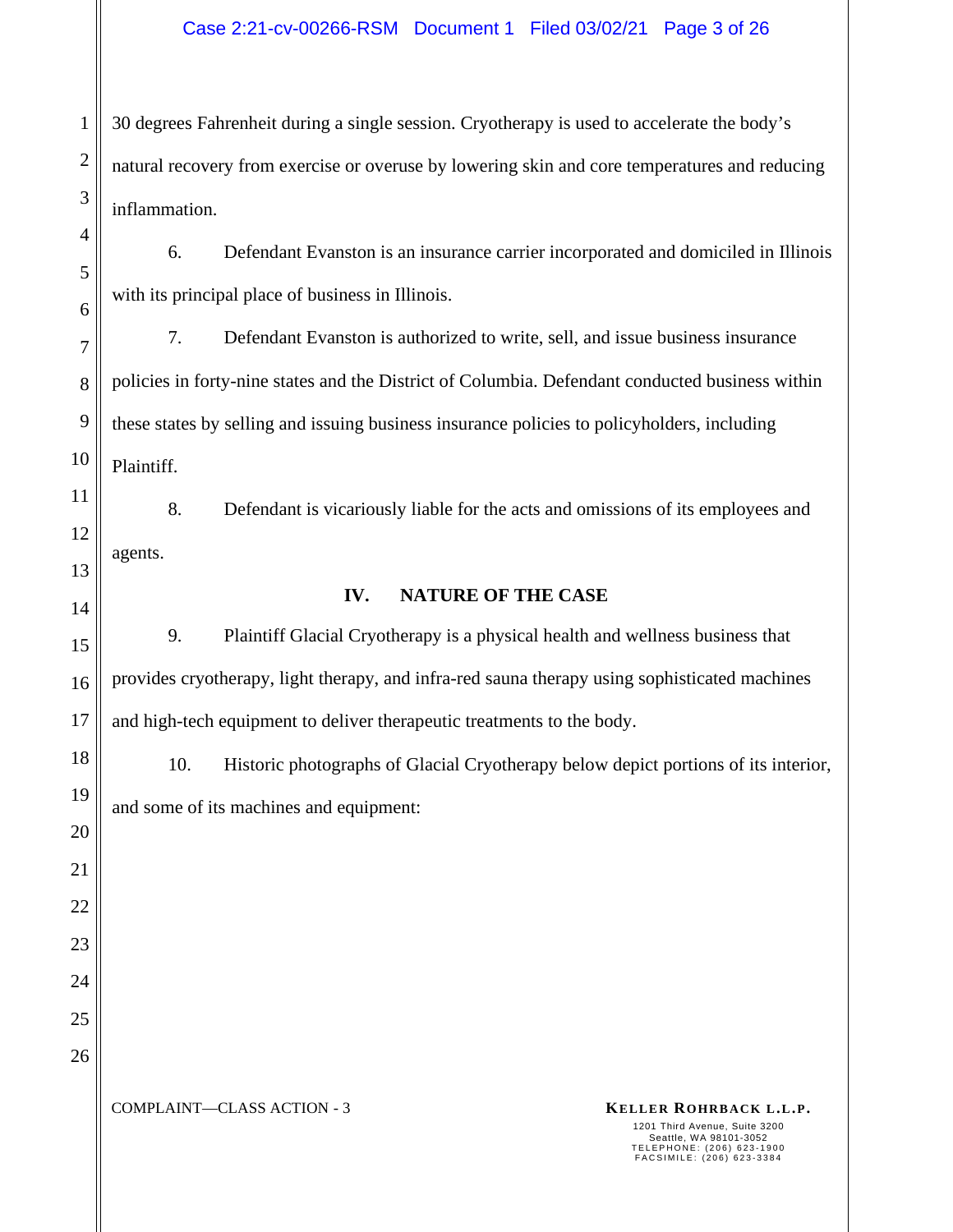

## **COMPLAINT—CLASS ACTION - 4 KELLER ROHRBACK L.L.P.**

1201 Third Avenue, Suite 3200 Seattle, WA 98101-3052 T E L E P H O N E : ( 2 0 6 ) 6 2 3 - 1 9 0 0 F A C S I M I L E : ( 2 0 6 ) 6 2 3 - 3 3 8 4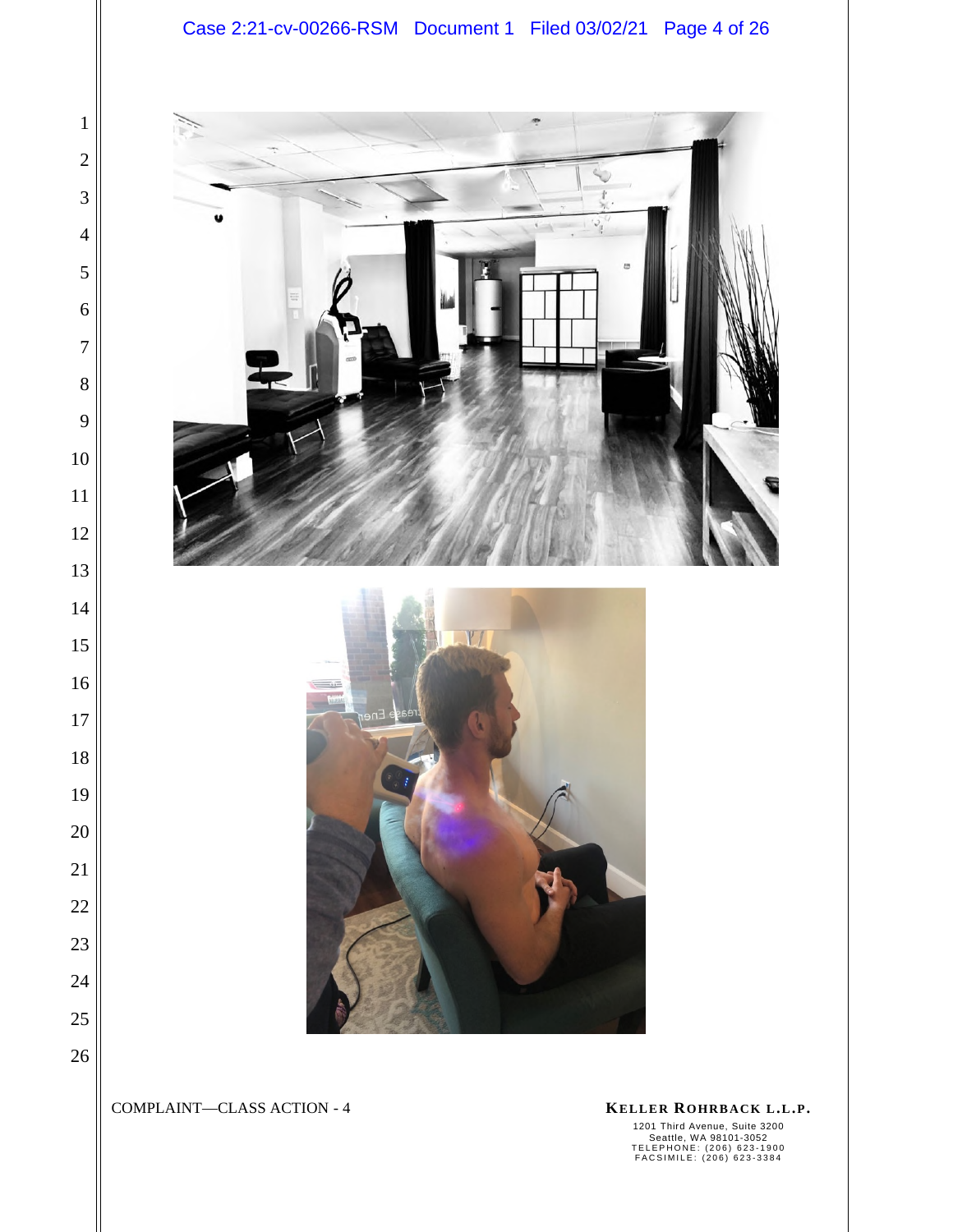

11. This lawsuit is filed to ensure that Plaintiff and other similarly-situated policyholders receive the insurance benefits to which they are entitled and for which they paid. 12. Defendant issued one or more "all-risk" insurance policies to Plaintiff (the

"Policy"), which provide broad property and business interruption coverage.

13. The Policy includes a Building and Personal Property Coverage Form and related endorsements, with coverages that include Business Income and Extra Expense, Extended Business Income, Civil Authority, and a Coverage Extension, insuring Glacial Cryotherapy's property, business equipment and machinery, and business income, with effective dates of July 23, 2019 to July 23, 2020.

14. The Policy described the insured occupancy of the premises in its "Commercial Property Coverage Part Declarations" as falling under the "Class Description" of "Health or

**COMPLAINT—CLASS ACTION - 5 KELLER ROHRBACK L.L.P.** 

1201 Third Avenue, Suite 3200 Seattle, WA 98101-3052 T E L E P H O N E : ( 2 0 6 ) 6 2 3 - 1 9 0 0 F A C S I M I L E : ( 2 0 6 ) 6 2 3 - 3 3 8 4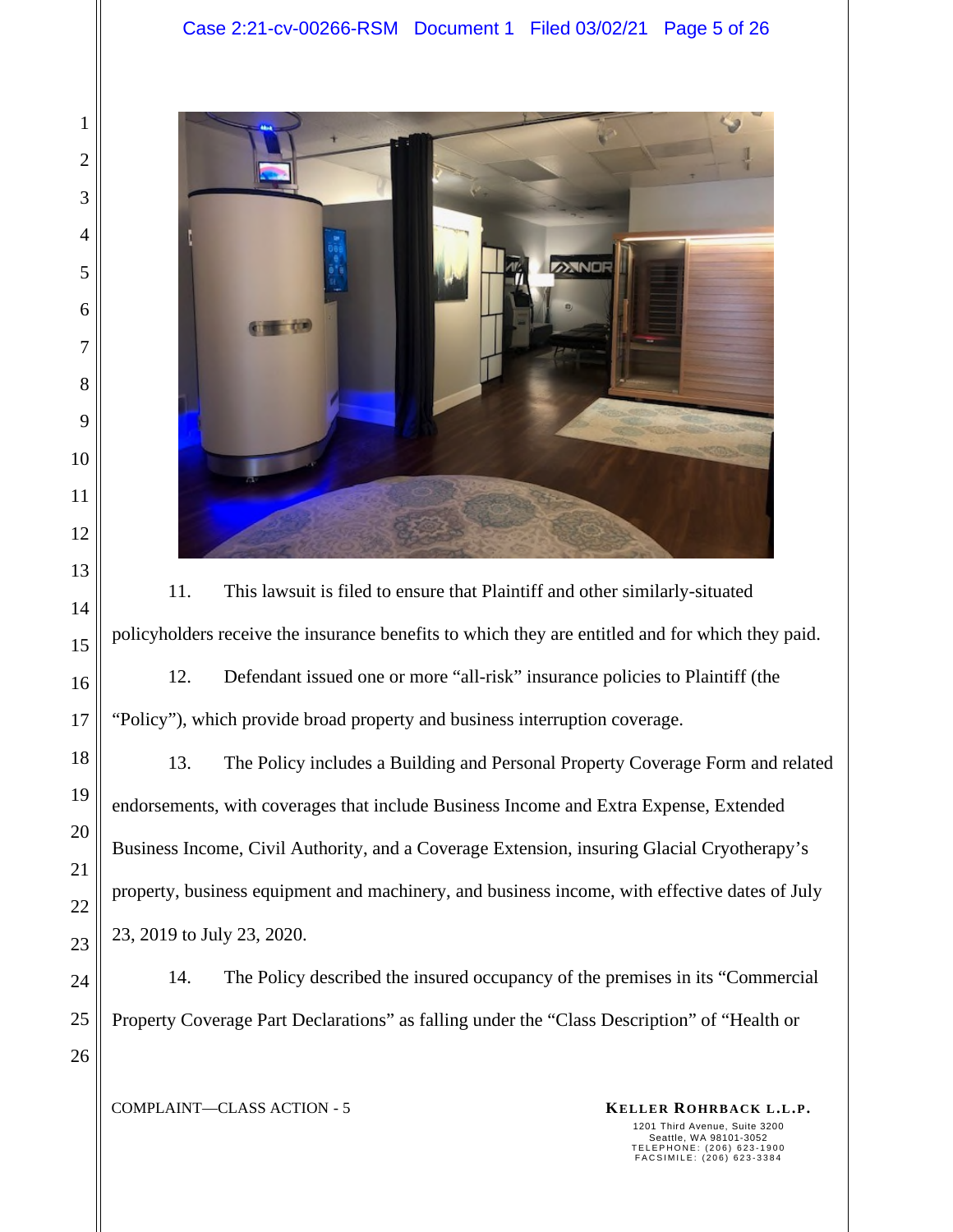Exercise Clubs." The governmental response to the COVID-19 pandemic did not permit any operations or access to premises consistent with "health or exercise clubs."

15. Plaintiff's business property includes property owned and/or leased by Plaintiff and used by Plaintiff and its customers for its specified business purposes, including machine and equipment-based therapeutic treatments. Access to some or all of this property and Plaintiff's premises was prohibited by the governmental response to the COVID-19 pandemic.

16. Plaintiff's business property includes a whole-body cryotherapy chamber, localized cryotherapy machines, an infra-red sauna, celluma light therapy machines and beds, and Normatec recovery systems, all of which are designed to provide in-person, on-site treatments to customers.

17. Defendant promised to pay Plaintiff for "direct physical loss of or physical damage to" covered property, and its Policy includes coverages for risks of both "loss of or damage to" covered property.

18. The Policy expressly defines "Covered Causes of Loss" as meaning "direct physical loss."

19. On information and belief, Defendant and affiliated entities owned by the same parent company issued materially identical policies to thousands of businesses throughout Washington and in other states.

20. Plaintiff paid all premiums for the coverage when due.

21. On or about January 2020, the United States of America saw its first cases of persons infected by COVID-19, which has been designated a worldwide pandemic.

22. COVID-19 is a highly contagious virus that rapidly and easily spreads; it continues to spread across the United States, including in the State of Washington.

**COMPLAINT—CLASS ACTION - 6 KELLER ROHRBACK L.L.P.**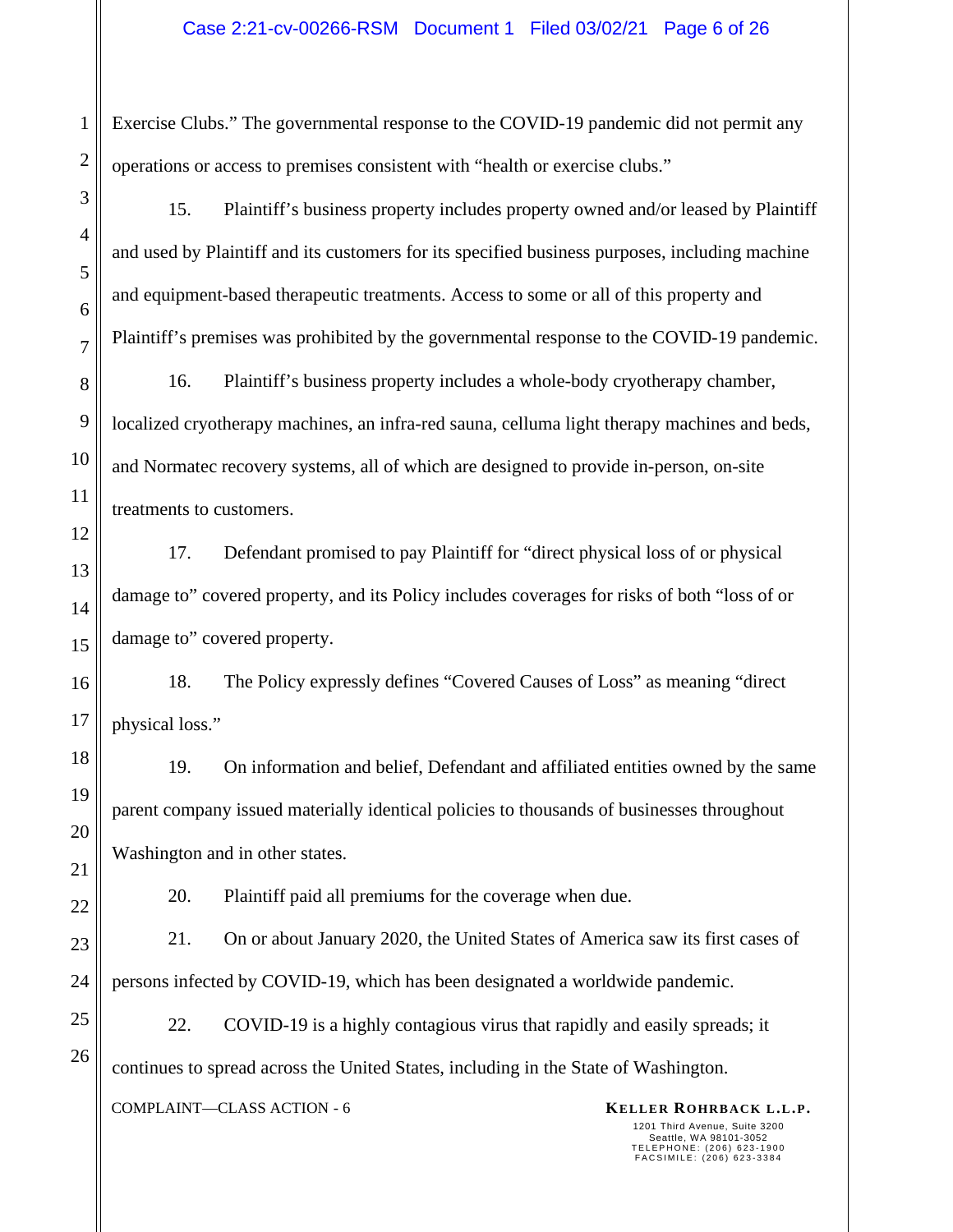23. In many infected persons, COVID-19 causes severe illness and requires hospitalization, including intubation. The virus has killed over 500,000 people in the United States to date. Persons who survive the virus have experienced ongoing cognitive, neurological, and physical impacts from the virus, even after the virus is no longer actively detected in their bodies.

24. The COVID-19 virus is a physical substance that spreads from person to person through respiratory droplets that reach another person and that are produced when an infected person breathes, talks, coughs, or sneezes. It also spreads when virus respiratory droplets are exhaled and aerosolized, and deposited on a surface or object (e.g., weights, exercise equipment, handles, machinery, door knobs, touch screens, computer keyboards, water fountains, and writing or eating utensils) and those objects are then touched by another person who then touches their own mouth, nose, or eyes. COVID-19 is caused by a novel (new) coronavirus that has not previously been seen in humans. $<sup>1</sup>$ </sup>

25. COVID-19 remains stable and transmittable in aerosols for up to three hours and up to two or three days on certain surfaces. Persons infected with COVID-19 can be asymptomatic. COVID-19 is spread by breathing, talking, and touching shared or common objects or surfaces. Guidance issued by the United States Centers for Disease Control and Prevention ("CDC") recommends avoiding indoor activities, maintaining social distance of at least six feet between people, and not sharing exercise items such as resistance bands, to slow or stop the spread of COVID-19.<sup>2</sup>

26

<sup>1</sup> *See, e.g*., *Coronavirus (COVID-19): Frequently Asked Questions*, CDC (updated Feb. 25, 2021), https://www.cdc.gov/coronavirus/2019-ncov/faq.html.

**COMPLAINT—CLASS ACTION - 7 KELLER ROHRBACK L.L.P.** <sup>2</sup> *Coronavirus (COVID-19): Personal and Social Activities*, CDC (updated Feb. 19, 2021), https://www.cdc.gov/coronavirus/2019-ncov/daily-life-coping/personal-social-activities.html.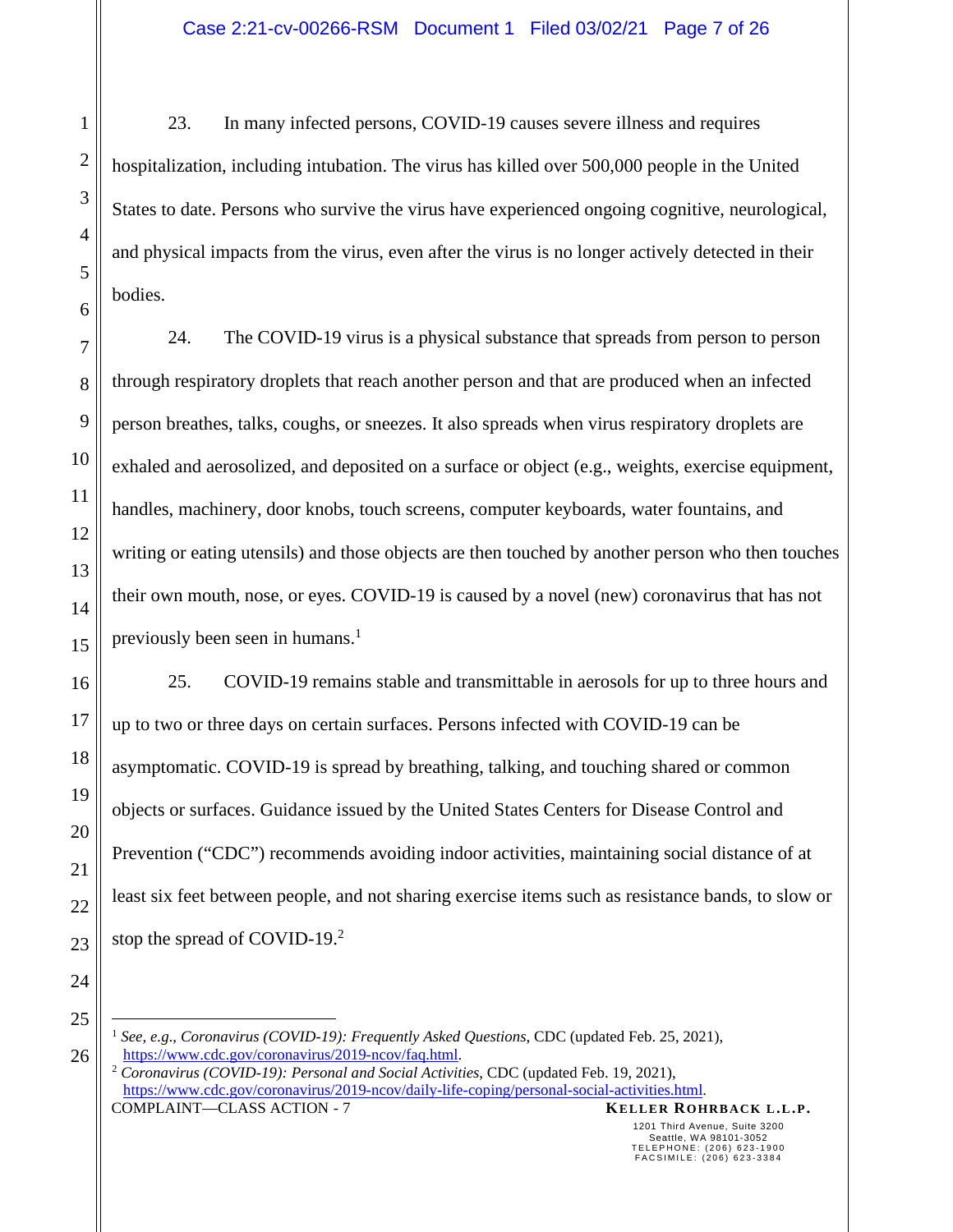## Case 2:21-cv-00266-RSM Document 1 Filed 03/02/21 Page 8 of 26

26. Public health data throughout the United States, and on a state-by-state basis, shows that COVID-19 has been detected in every state.

27. The first confirmed case of COVID-19 in King County, and indeed nationwide, was noted on January 21, 2020.<sup>3</sup>

28. Public health data throughout the United States shows the number of COVID-19 tests administered, the rate of positive testing, the numbers of persons diagnosed with COVID-19, the number of persons hospitalized due to COVID-19, the number of deaths from COVID-19, and other related statistics, by state, county, and sometimes by city.<sup>4</sup>

29. As of February 24, 2021, at least 319,498 individuals in the State of Washington have tested positive for COVID-19, 18,155 have been hospitalized, and 4,942 have died due to the COVID-19 virus. $5$ 

30. As of February 24, 2021, at least 81,738 individuals in King County have tested positive for COVID-19, 5,117 have been hospitalized, and 1,390 have died due to the COVID-19 virus.<sup>6</sup>

31. The presence of any COVID-19 aerosolized or suspended droplets or particles in the air or otherwise circulating in an indoor environment renders that physical space, or physical property within that space, unsafe and unusable.

<sup>3</sup> Casey McNertney, *Coronavirus in Washington State: A Timeline of the Outbreak Through March 2020*, KIRO 7 News (updated Apr. 3, 2020, 2:03 AM), https://www.kiro7.com/news/local/coronavirus-washington-statetimeline-outbreak/IM65JK66N5BYTIAPZ3FUZSKMUE/.

<sup>4</sup> *See, e.g*., *Coronavirus in the U.S.: Latest Map and Case Count*, N.Y. Times (updated Feb. 26, 2021, 7:56 AM), https://www.nytimes.com/interactive/2020/us/coronavirus-us-cases.html?action=click&module=Top%20 Stories&pgtype=Homepage (reflecting COVID-19 statistics, on a state-by-state, county-by-county, and aggregated basis since March 2020).

<sup>5</sup> *COVID-19 Data Dashboard*, Wash. State Dep't of Health (last updated 2/25/21, 5:38 PM), https://www.doh.wa.gov/Emergencies/COVID19/DataDashboard. 6 *Id.*

**COMPLAINT—CLASS ACTION - 8 KELLER ROHRBACK L.L.P.**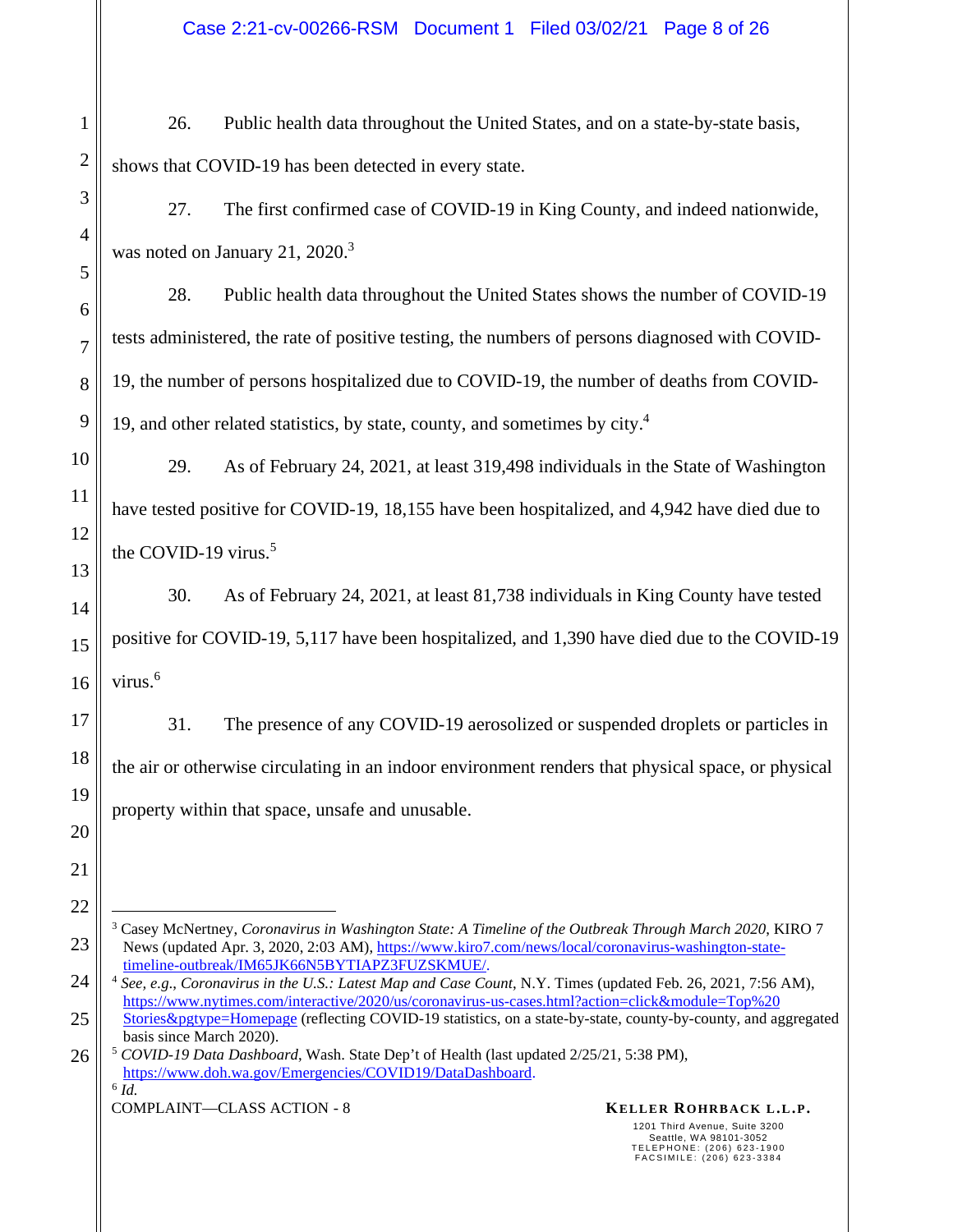## Case 2:21-cv-00266-RSM Document 1 Filed 03/02/21 Page 9 of 26

32. The presence of any COVID-19 aerosolized or suspended droplets or particles in the air or otherwise circulating in an indoor environment causes direct physical damage to property and/or direct physical loss of property.

33. The presence of any COVID-19 droplets or particles on physical surfaces renders items of physical property unsafe and unusable.

34. The presence of any COVID-19 droplets or particles on physical surfaces causes direct physical damage to property and/or direct physical loss of property.

35. The presence of people infected with or carrying COVID-19 particles at premises renders the premises, including property located at that premises, unsafe and unusable, resulting in direct physical damage and/or direct physical loss to the premises and property.

36. Loss of functionality of property that has not been physically altered constitutes direct physical loss of property and/or direct physical damage to property.

37. Other premises and businesses in close proximity to Plaintiff were closed and suffered direct physical loss. This occurred at least through governmental orders affecting many such places.

38. On February 29, 2020, Washington Governor Jay Inslee issued Proclamation 20- 05, declaring a State of Emergency for all counties in the State of Washington as the result of the COVID-19 outbreak.<sup>7</sup>

39. Thereafter, Governor Inslee issued a series of certain proclamations and orders affecting many persons and businesses in Washington, whether infected with COVID-19 or not, requiring certain public health precautions.

**COMPLAINT—CLASS ACTION - 9 KELLER ROHRBACK L.L.P.** 7 Proclamation 20-05 of Washington Gov. Jay Inslee (Feb. 29, 2020), https://www.governor.wa.gov/sites/default/files/proclamations/20-05%20Coronavirus%20(final).pdf.

1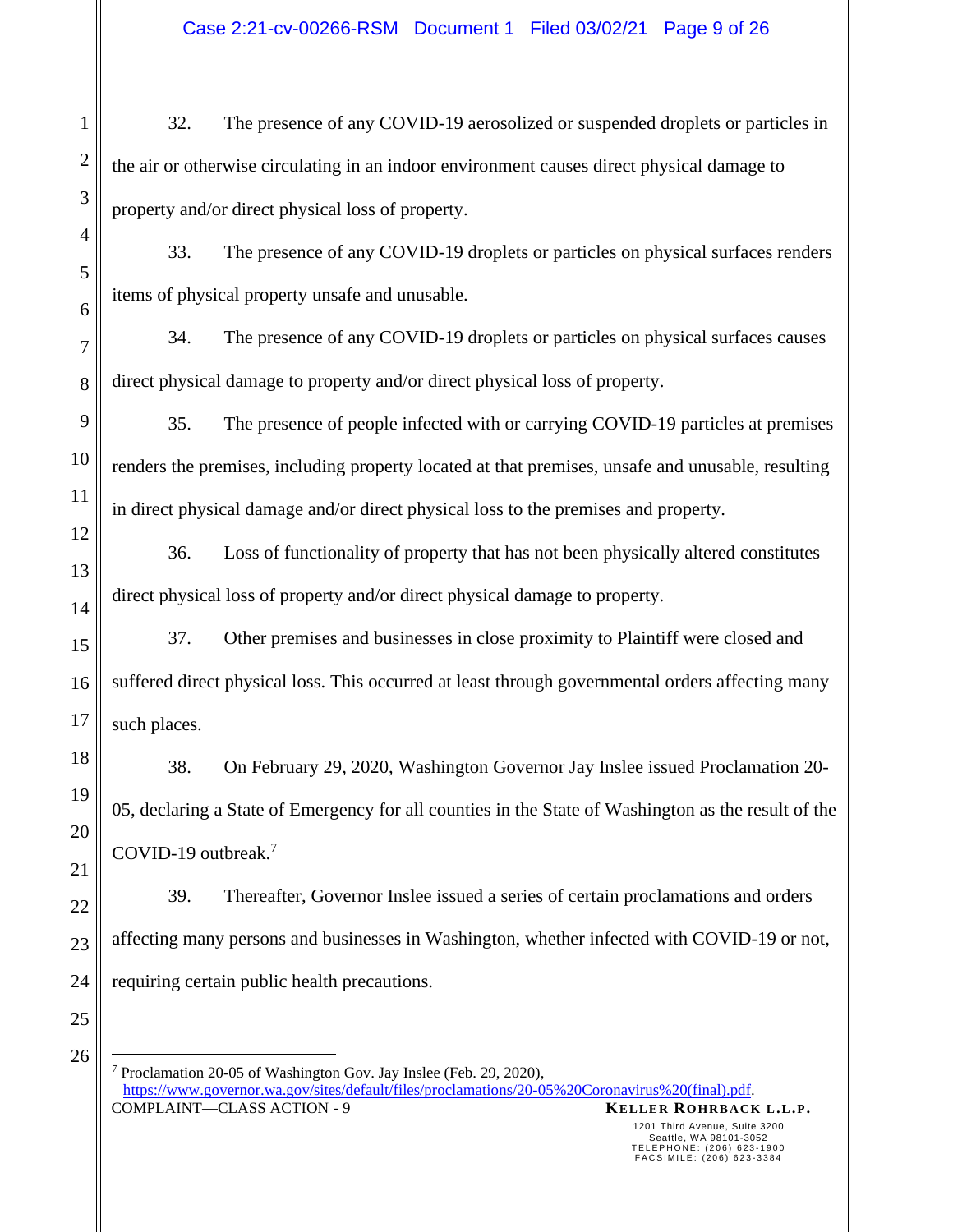40. Some local agencies acted even more quickly than the state. On February 27, 2020, the Northshore School District closed Bothell High School to completely disinfect the entire school because of concerns about the safety of school property stemming from COVID-19.<sup>8</sup> On March 2, 2020, Everett Public Schools Superintendent Dr. Ian B. Saltzman made a similar announcement closing schools, highlighting that Everett Schools would clean both schools and school buses.<sup>9</sup>

41. Issued March 12, 2020, Proclamation 20-08 closed all public and private K-12 schools in King, Pierce, and Snohomish counties.<sup>10</sup> Issued March 13, 2020, Proclamation 20-09 extended the school closure to the entire state. $^{11}$ 

42. On March 13, 2020, Governor Inslee issued Proclamation 20-11, "Statewide Limits on Gatherings," which prohibited all gatherings of 250 people or more in all Washington counties, including King County.<sup>12</sup>

43. Issued March 16, 2020, Proclamation 20-13 closed all non-essential retail including theaters, gyms, performance venues, dance studios, bowling alleys, fitness centers, barbershops and hair/nail salons, tattoo parlors, and indoor dining at restaurants.<sup>13</sup>

https://www.governor.wa.gov/sites/default/files/proclamations/20-

<sup>8</sup> *See* Michelle Reid, *Letter to Families: Bothell High School Closure*, Northshore School District (Feb. 26, 2020), https://www.nsd.org/blog/~board/superintendent-blog/post/letter-to-families-bothell-high-school-closure.

<sup>9</sup> *See* Ian B. Saltzman, *Superintendent's Message, March 2, 2020*, Everett Public Schools (Mar. 2, 2020), https://www.everettsd.org/Page/32622.

<sup>&</sup>lt;sup>10</sup> Proclamation 20-08 of Washington Gov. Jay Inslee (Mar. 12, 2020), https://www.governor.wa.gov/sites/default/files/proclamations/20-08%20Coronavirus%20%28tmp%29.pdf <sup>11</sup> Proclamation 20-09 of Washington Gov. Jay Inslee, *Statewide K-12 School Closures* (Mar. 13, 2020),

<sup>09%20</sup>Coronavirus%20Schools%20Amendment%20%28tmp%29.pdf. <sup>12</sup> Proclamation 20-11 of Washington Gov. Jay Inslee, *Statewide Limits on Gatherings* at p. 2 (Mar. 13, 2020), https://www.governor.wa.gov/sites/default/files/proclamations/20- 11%20Coronavirus%20Gatherings%20Amendment%20%28tmp%29.pdf.

**COMPLAINT—CLASS ACTION - 10 KELLER ROHRBACK L.L.P.** <sup>13</sup> Proclamation 20-13 of Washington Gov. Jay Inslee, *Statewide Limits: Food and Beverage Services, Areas of Congregation* (Mar. 16, 2020), https://www.governor.wa.gov/sites/default/files/proclamations/20- 13%20Coronavirus%20Restaurants-Bars%20%28tmp%29.pdf.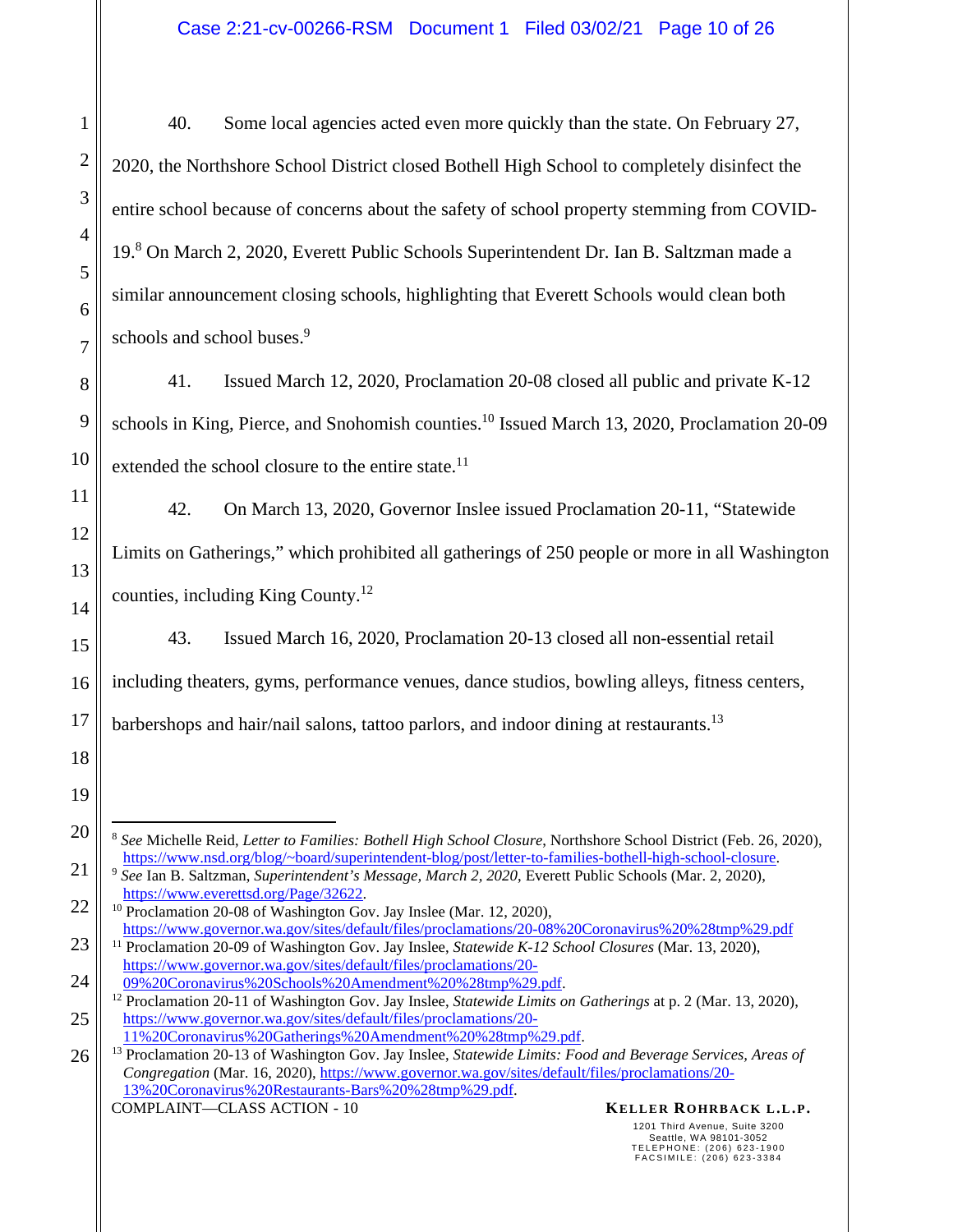44. Proclamation 20-13 states that "the COVID-19 disease has and continues to spread quickly across the [S]tate of Washington, beyond the original community outbreaks in King, Pierce, and Snohomish counties."<sup>14</sup>

45. Proclamation 20-13 prohibits "any number of people from gathering in any public venue in which people congregate for purposes of . . . fitness and other similar activities."<sup>15</sup> The proclamation further prohibits "the operation of public venues in which people congregate for entertainment, social or recreational purposes, including but not limited to . . . gyms, fitness centers . . . and other similar venues, which prohibition shall remain in effect until midnight on March 31, 2020, unless extended beyond that date."<sup>16</sup>

46. Proclamation 20-13 states that one of the reasons for its restrictions is that "the worldwide COVID-19 pandemic and its progression in Washington State continues to threaten the life and health of our people as well as the economy of Washington State, and remains a public disaster affecting life, health, property, or the public peace."<sup>17</sup>

47. On information and belief, Proclamation 20-13 refers to property damage throughout the State of Washington, including in King County where Plaintiff's business is located.

48. On March 16, 2020, Governor Inslee issued Proclamation 20-14, "Reduction of Statewide Limits on Gatherings," which prohibited gatherings of fifty people or more in all

**COMPLAINT—CLASS ACTION - 11 KELLER ROHRBACK L.L.P.**  *Id.* at p. 1. *Id.* at p. 2. *Id.* at p. 3. *Id.* at p. 1.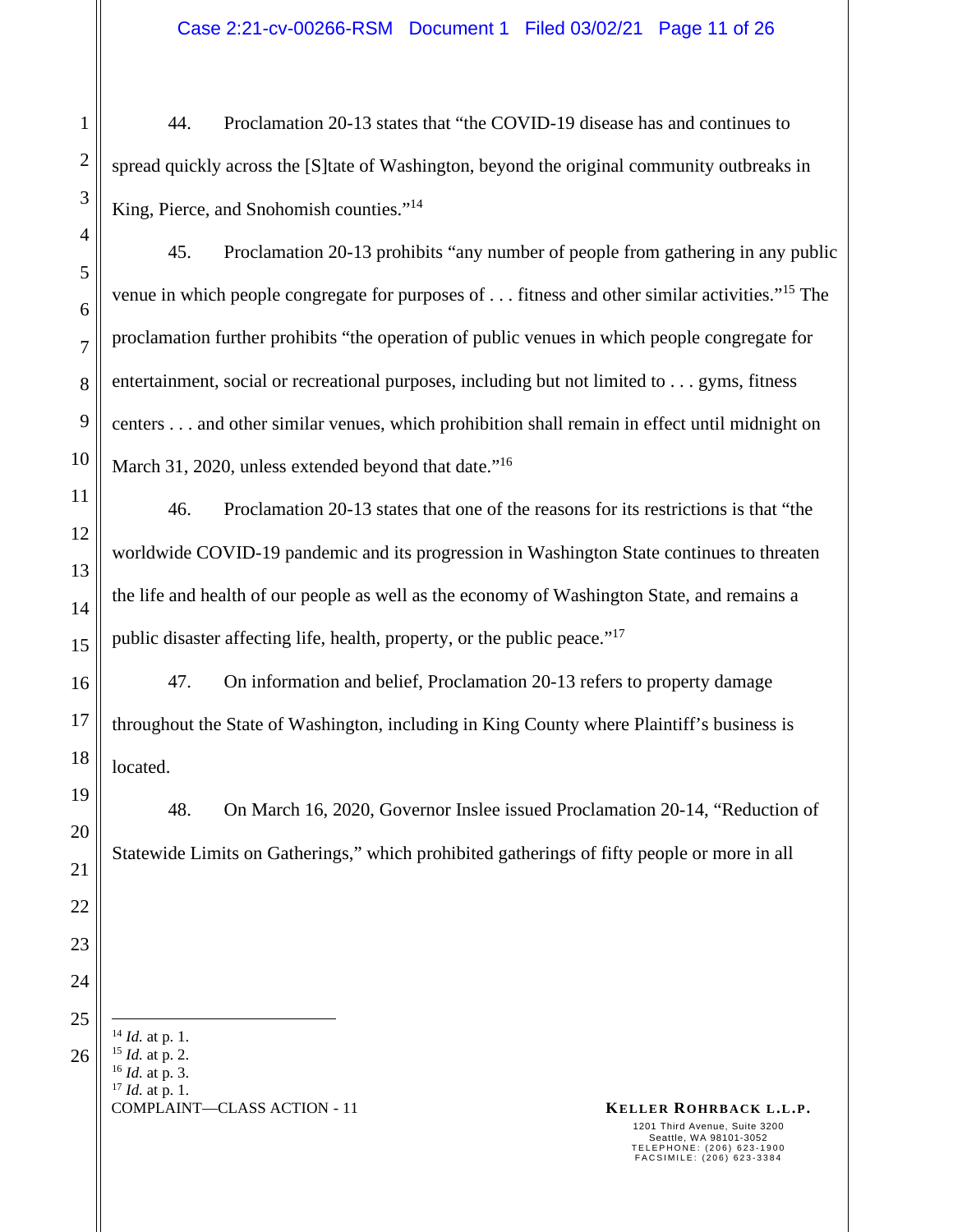### Case 2:21-cv-00266-RSM Document 1 Filed 03/02/21 Page 12 of 26

Washington counties, including King County, and further prohibited gatherings of fewer people unless organizers of such gatherings complied with social distancing and sanitation guidelines.<sup>18</sup>

49. Issued March 19, 2020, Proclamation 20-24 placed restrictions on non-urgent medical and dental services, largely shuttering those offices.<sup>19</sup>

50. On March 23, 2020, Governor Inslee issued Proclamation 20-25, "Stay Home – Stay Healthy."<sup>20</sup> The proclamation, which amends Proclamation 20-05, requires that "[a]ll people in Washington State [] immediately cease leaving their home or place of residence except: (1) to conduct or participate in essential activities, and/or (2) for employment in essential business services."<sup>21</sup> The proclamation prohibits "all non-essential businesses in Washington State from conducting business, within the limitations provided herein."<sup>22</sup>

51. Proclamation 20-25 continues a State of Emergency, and states that "the worldwide COVID-19 pandemic and its progression in Washington State continues to threaten the life and health of our people as well as the economy of Washington State, and remains a public disaster affecting life, health, property or the public peace.<sup> $23$ </sup>

52. On August 3, 2020, Governor Inslee issued additional restrictions regarding the operation of indoor fitness gyms and studios, effective as of August 10, 2020.<sup>24</sup>

1

2

3

4

5

6

7

8

9

10

11

12

13

14

15

16

17

18

19

20

21

22

23

24

<sup>18</sup> Proclamation 20-14 of Washington Gov. Jay Inslee, *Reduction of Statewide Limits on Gatherings* (Mar. 16, 2020), https://www.governor.wa.gov/sites/default/files/proclamations/20-14%20COVID-19%20- %20Prohibitions%20on%20Gatherings%20%28tmp%29.pdf.

<sup>19</sup> Proclamation 20-24 of Washington Gov. Jay Inslee, *Restrictions on Non Urgent Medical Procedures* (Mar. 19, 2020), https://www.governor.wa.gov/sites/default/files/proclamations/20-24%20COVID-19%20nonurgent%20medical%20procedures%20%28tmp%29.pdf.

<sup>20</sup> Proclamation 20-25 of Washington Gov. Jay Inslee, *Stay Home – Stay Healthy* (Mar. 23, 2020), https://www.governor.wa.gov/sites/default/files/proclamations/20-25%20Coronovirus%20Stay%20Safe-Stay%20Healthy%20%28tmp%29%20%28002%29.pdf.

<sup>25</sup>  <sup>21</sup> *Id.* at p. 3.

<sup>22</sup> *Id.* at p. 2.

<sup>26</sup>  <sup>23</sup> *Id.* at p. 1.

<sup>24</sup> Memorandum of Washington Gov. Jay Inslee, *Indoor Fitness and Training – Proclamation 20-25, et seq.* (Aug. 3, 2020),

**COMPLAINT—CLASS ACTION - 12 KELLER ROHRBACK L.L.P.**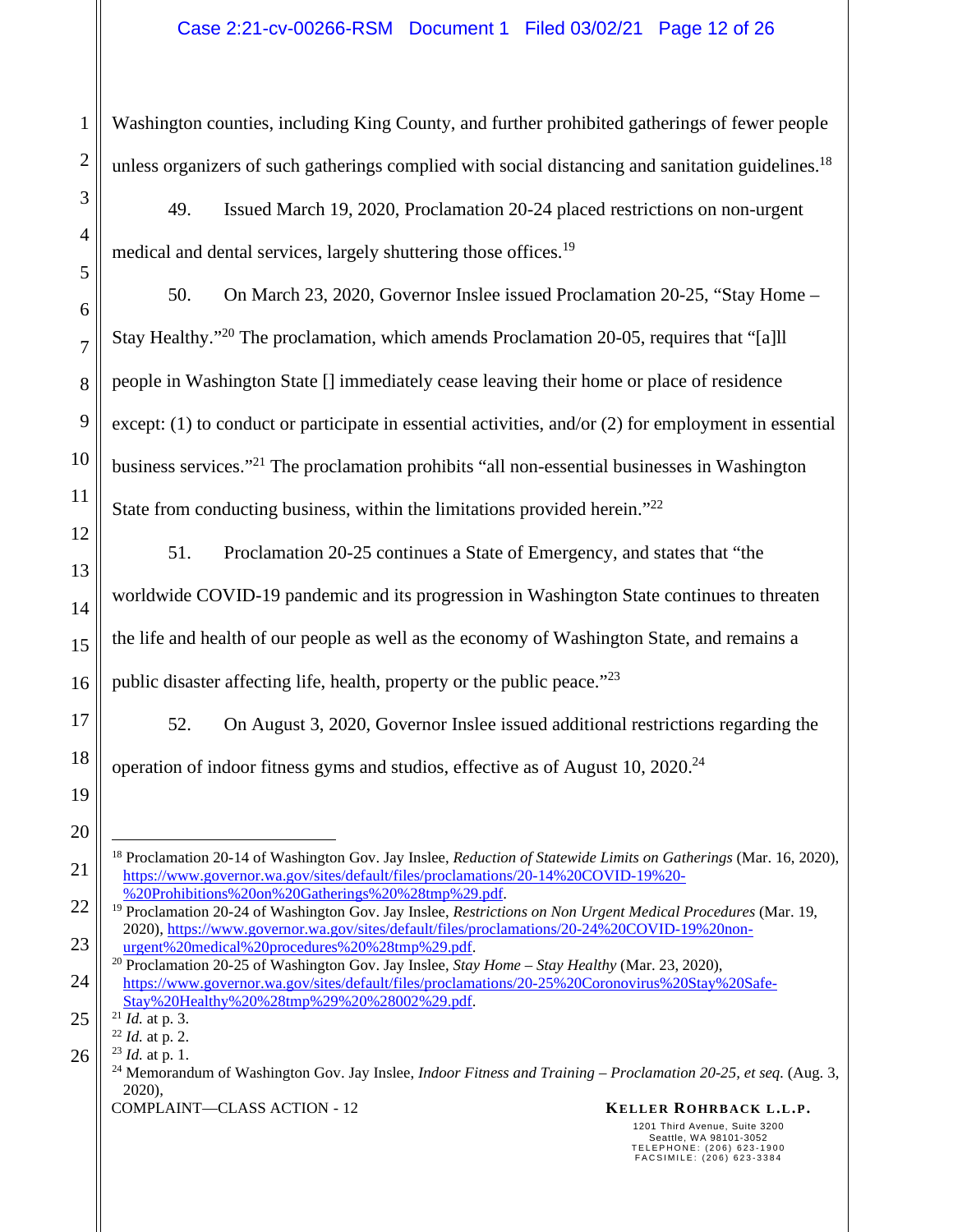53. On November 15, 2020, Governor Inslee issued Proclamation 20-25.8, "Stay Safe *–* Stay Healthy" "Rollback of County-by-County Phased Reopening Responding to a COVID-19 Outbreak Surge," which amended Proclamation 20-05 and 20-25, *et seq*. <sup>25</sup> The proclamation again closed restaurants and bars for indoor dine-in service.<sup>26</sup>

54. Proclamation 20-25.8 also prohibits indoor operations at a variety of business locations throughout King County and elsewhere in the State of Washington, including but not limited to restaurants and bars, bowling centers, movie theaters, museums, and in-store retail. $27$ 

55. Governor Inslee's proclamations and orders related to the COVID-19 pandemic (collectively, "the proclamations and orders") have been extended and modified from time to time.

56. By order of Governor Inslee, therapeutic health and wellness businesses,

including Glacial Cryotherapy, were prohibited from operating their businesses except according to the terms of the proclamations and orders.

57. Plaintiff has complied with the proclamations and orders which have required it to close, suspend, and/or curtail its business.

58. Among other things, Plaintiff complied with the proclamations and orders by preventing the public, including its customers and employees, from entering its place of business to participate in therapeutic treatments which were routine and allowed prior to the issuance of the proclamations and orders.

**COMPLAINT—CLASS ACTION - 13 KELLER ROHRBACK L.L.P.** <sup>26</sup> *See id.* at pp. 3-4.  $^{27}$  *Id.* 

https://www.governor.wa.gov/sites/default/files/COVID19Phase2FitnessMemo.pdf?utm\_medium=email&utm\_so urce=govdelivery.

<sup>25</sup> Proclamation 20-25.8 of Washington Gov. Jay Inslee, *"Stay Safe – Stay Healthy" Rollback of County-by-County Phased Reopening Responding to a COVID-19 Outbreak Surge* (Mar. 23, 2020), https://www.governor.wa.gov/sites/default/files/proclamations/proc\_20-25.8.pdf.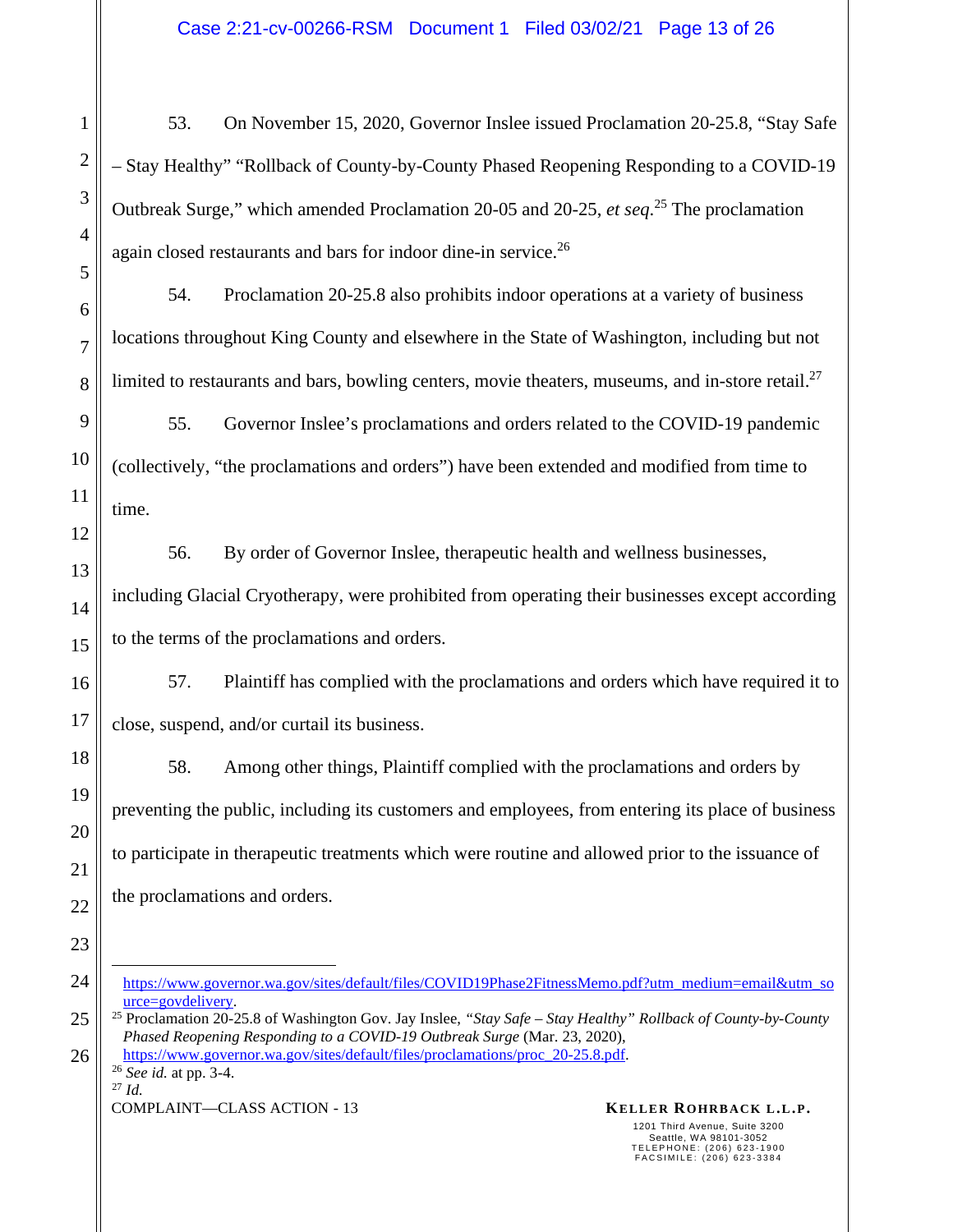59. In order to comply with the proclamations and orders, Plaintiff was forced to suspend its business and incur extra expense.

60. Due to Governor Inslee's orders, beginning on or about March 16, 2020, Plaintiff was unable to use its physical business tenancy and other insured property therein for their intended purposes.

61. Plaintiff invested in its business property, insured the business property, and insured the income derived from its business property, but Plaintiff was deprived of its property's functionality due to the government's response to the COVID-19 pandemic.

62. Loss caused by Governor Inslee's orders and proclamations and/or related to COVID-19 rendered Plaintiff's property unusable for its intended and insured purpose.

63. Governors and civil authorities in other states have issued similar orders and proclamations, for similar reasons.

64. Plaintiff's property and covered movable business property have sustained direct physical loss and/or damage related to COVID-19, property damage related to COVID-19, and/or the proclamations and orders.

65. Plaintiff's property will continue to sustain direct physical loss or damage covered by the Policy, including but not limited to business interruption, extra expense, interruption by civil authority, and other expenses.

66. Plaintiff suffered direct physical loss of use of the covered properties for its intended purposes.

67. As a result of the above, Plaintiff has experienced and will experience loss covered by Defendant's Policy.

**COMPLAINT—CLASS ACTION - 14 KELLER ROHRBACK L.L.P.**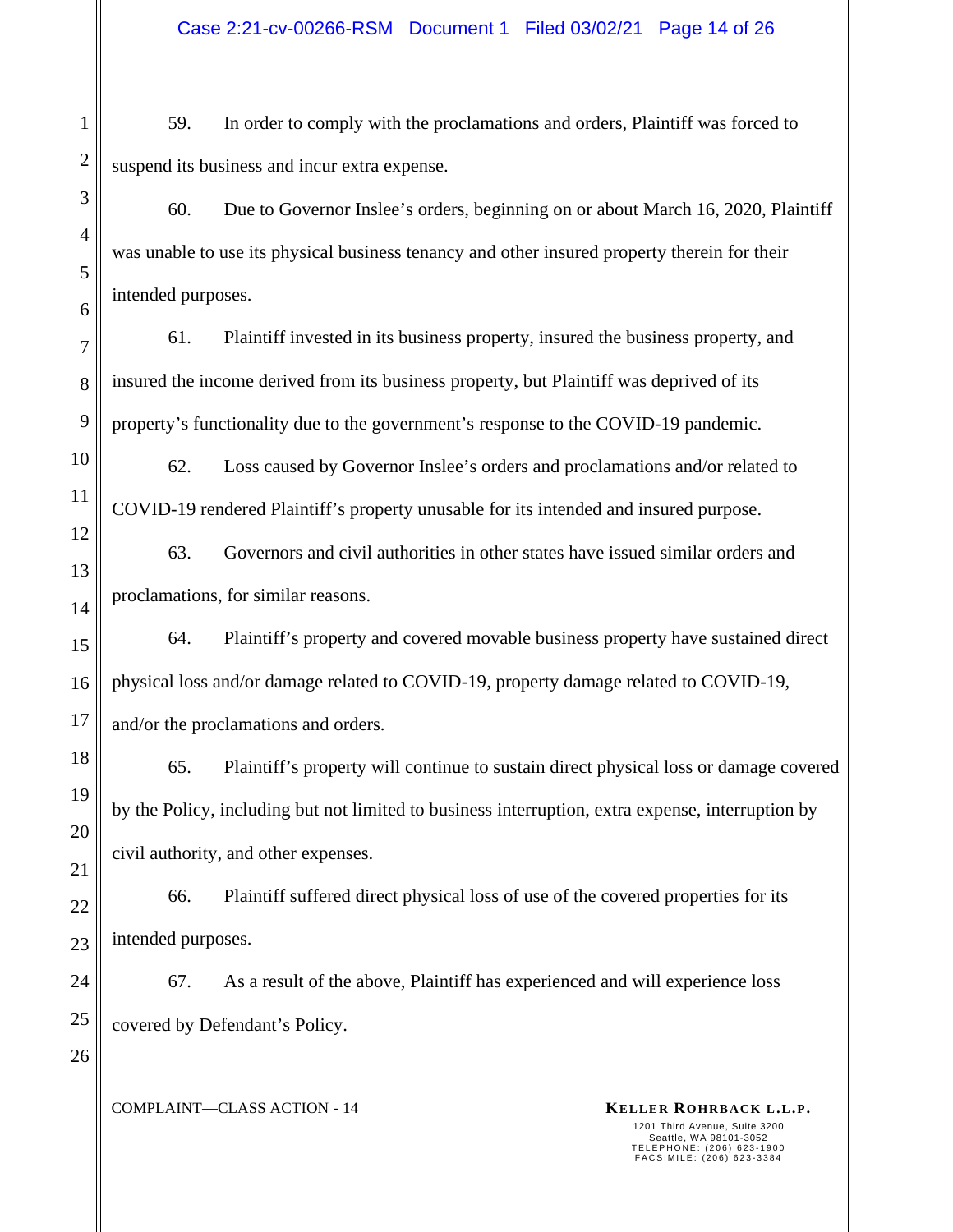### Case 2:21-cv-00266-RSM Document 1 Filed 03/02/21 Page 15 of 26

**COMPLAINT—CLASS ACTION - 15 KELLER ROHRBACK L.L.P.** 1201 Third Avenue, Suite 3200 Seattle, WA 98101-3052<br>TELEPHONE: (206) 623-1900<br>FACSIMILE: (206) 623-3384 1 2 3 4 5 6 7 8 9 10 11 12 13 14 15 16 17 18 19 20 21 22 23 24 25 26 68. Plaintiff's suspension of its business in response to the proclamations and orders caused Plaintiff to suffer a business loss. 69. Plaintiff complied with all requirements in the Policy. 70. No COVID-19 virus has been detected on Plaintiff's business premises. 71. Plaintiff filed a claim with Defendant for its losses covered by the Policy in March 2020. 72. Defendant assigned a claim number to Plaintiff's claim. 73. Defendant verbally denied coverage for Plaintiff's claim by telephone conversation with Plaintiff on or about March 27, 2020. 74. Defendant said it would provide Plaintiff with a written letter confirming its denial of the claim within a week following its verbal denial. 75. Plaintiff never received from Defendant any written denial of its claim. 76. Defendant made no meaningful investigation of Plaintiff's claim or its loss. 77. Upon information and belief, Defendant has denied all claims submitted to it for business income coverage that relate to governmental proclamations or orders and/or COVID-19. 78. Upon information and belief, Defendant has undertaken no meaningful investigation regarding whether there is any presence of COVID-19 at Plaintiff's insured premises. 79. Upon information and belief, Defendant has undertaken no meaningful investigation regarding the timing, scope, or impact of governmental proclamations or closure orders that affect its insured's business or business property.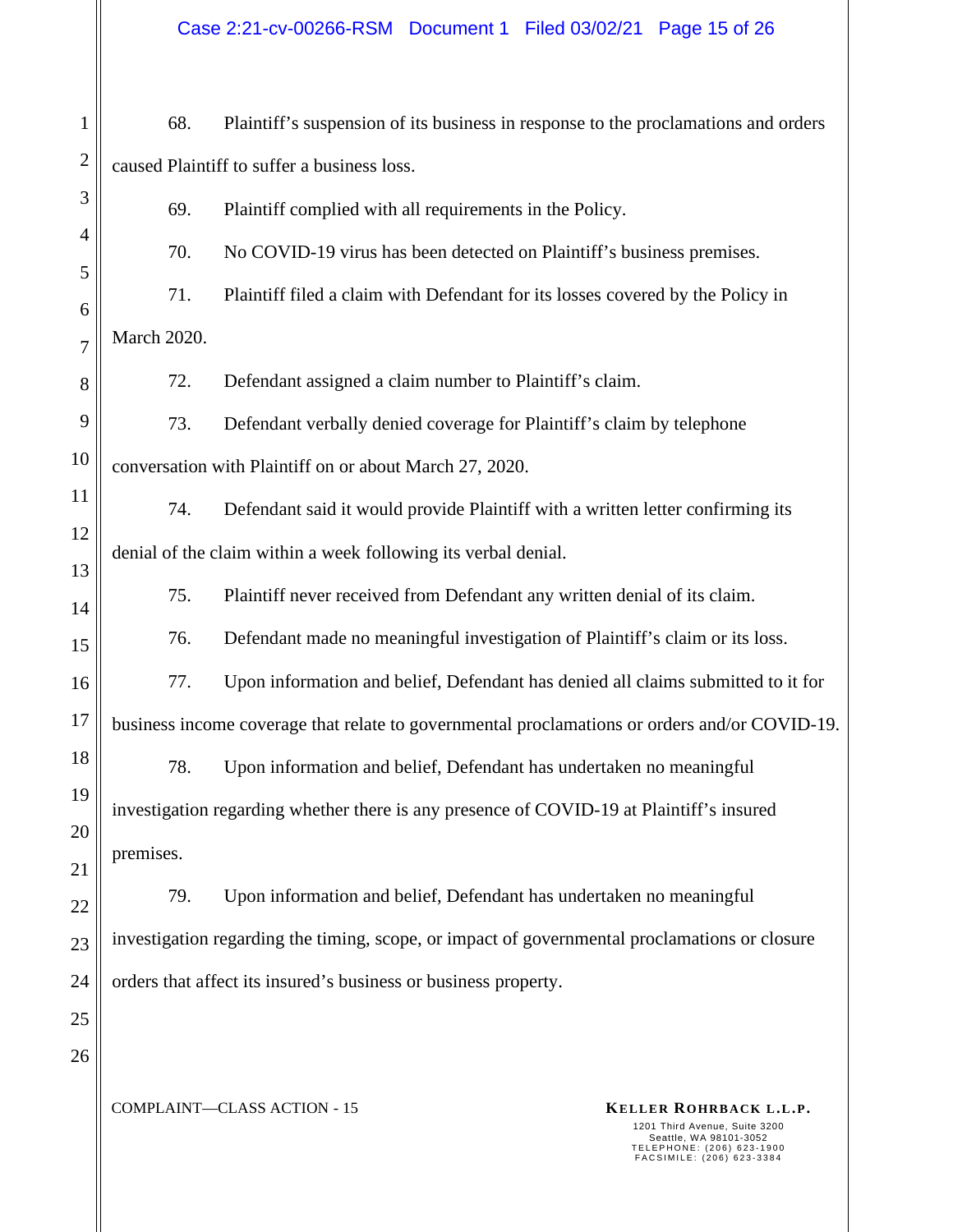80. Upon information and belief, Defendant has undertaken no meaningful investigation regarding the community spread of COVID-19 in the vicinity of Plaintiff's business.

81. Upon information and belief, Defendant has denied and will deny coverage to Plaintiff and all other similarly situated policyholders based on Defendant's uniform policy to deny business interruption claims stemming from government closure orders related to COVID-19.

82. Defendant's across-the-board coverage denials are not consistent with its policy language and with its obligations to investigate losses arising under its policies. Courts have found coverage or reasonable grounds for coverage during the COVID-19 pandemic in one or more ways, including based on (1) the actual or potential presence of virus in the air in the vicinity of the policyholder's business; (2) the necessity of modifying physical behaviors through the use of social distancing, avoiding confined indoor spaces, and/or not congregating in the same physical area as others; (3) governmental orders requiring that physical spaces such as the policyholder's business be shut down or that other property not be used for its insured business purposes; and/or (4) the need to mitigate the threat or actual physical presence of virus on doorhandles, tables, silverware, surfaces, equipment, in heating and air conditioning systems and any other places where virus may be found.

## **V. CLASS ACTION ALLEGATIONS**

83. This matter is brought by Plaintiff on behalf of itself and those similarly situated, under Federal Rules of Civil Procedure 23(b)(1), 23(b)(2), and 23(b)(3).

25

84. The Classes and Subclasses that Plaintiff seeks to represent are defined as:

**COMPLAINT—CLASS ACTION - 16 KELLER ROHRBACK L.L.P.** 

1201 Third Avenue, Suite 3200 Seattle, WA 98101-3052 TELEPHONE: (206) 623-1900<br>FACSIMILE: (206) 623-3384

1

2

3

4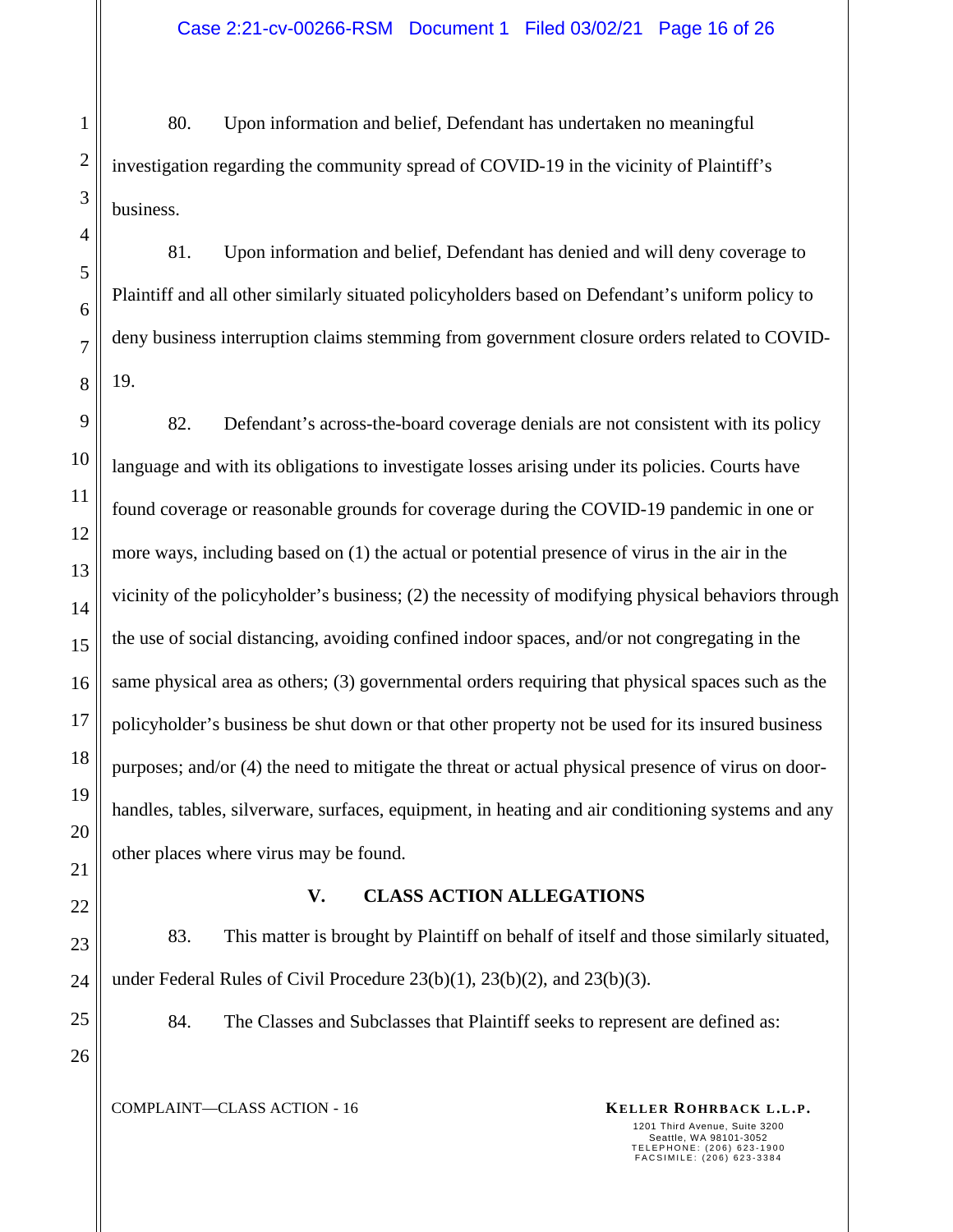A. *Business Income Breach of Contract Class:* All persons and entities in the United States issued an Evanston policy with Business Income Coverage who suffered a suspension of their business at the covered premises related to COVID-19 and/or orders issued by Governor Inslee, other Governors, and/or other civil authorities and whose Business Income claim has been denied by Evanston.

B. *Business Income Breach of Contract Washington Subclass:* All persons and entities in the state of Washington issued an Evanston policy with Business Income Coverage who suffered a suspension of their business at the covered premises related to COVID-19 and/or proclamations or orders issued by Governor Inslee, and/or other civil authorities and whose Business Income claim has been denied by Evanston.

C. *Business Income Declaratory Relief Class:* All persons and entities in the United States issued an Evanston policy with Business Income Coverage who suffered a suspension of their business at the covered premises related to COVID-19 and/or orders issued by Governor Inslee, other Governors, and/or other civil authorities.

D. *Business Income Declaratory Relief Washington Subclass:* All persons and entities in the state of Washington issued an Evanston policy with Business Income Coverage who suffered a suspension of their business at the covered premises related to COVID-19 and/or proclamations or orders issued by Governor Inslee, and/or other civil authorities.

E. *Extra Expense Breach of Contract Class:* All persons and entities in the United States issued one of Defendant's policies with Extra Expense coverage who incurred expenses while seeking to minimize the suspension of business at the covered premises in connection with COVID-19 and/or proclamations or orders issued by

**COMPLAINT—CLASS ACTION - 17 KELLER ROHRBACK L.L.P.**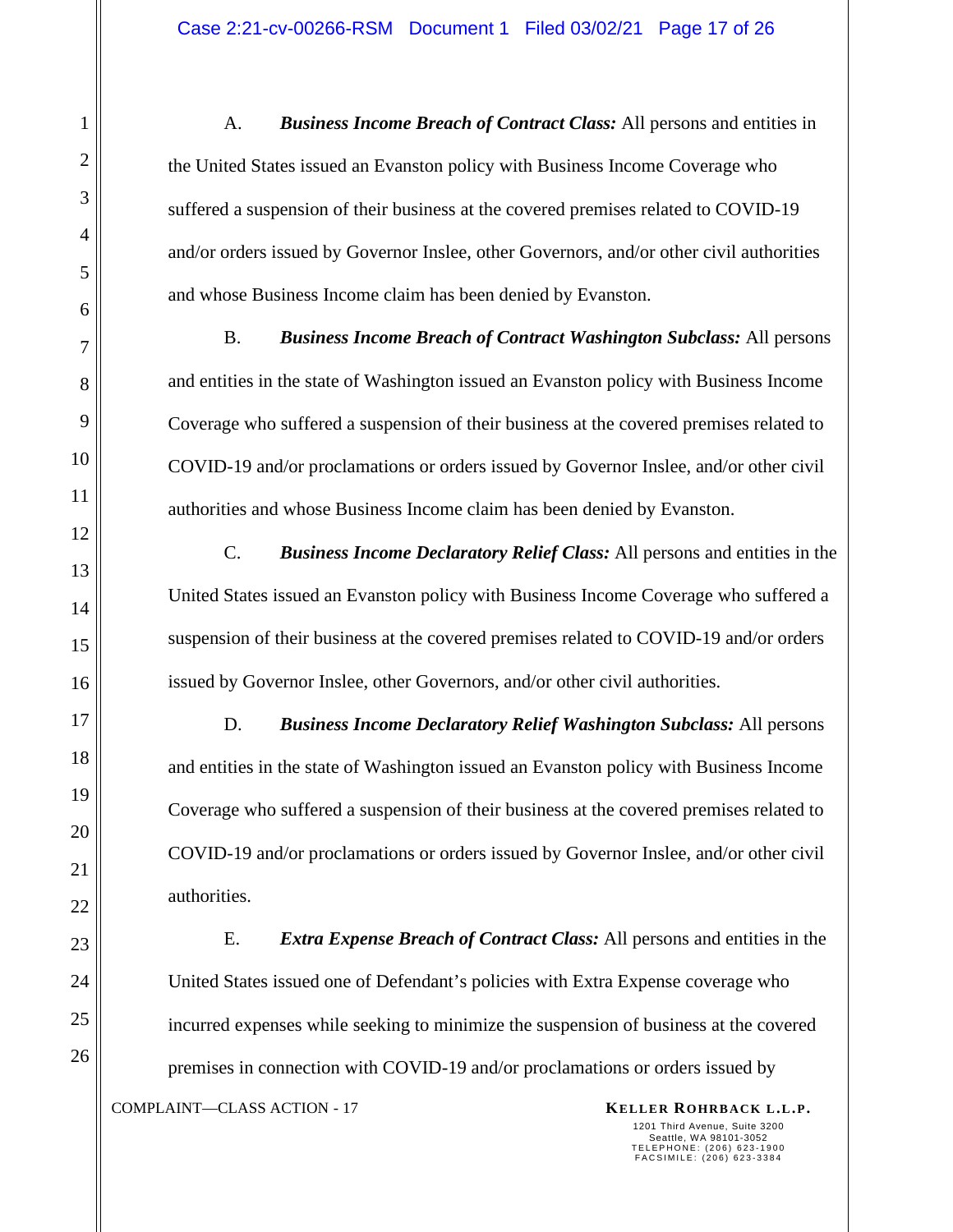Governor Inslee, other Governors, and/or other civil authorities whose Extra Expense claim has been denied by Defendant.

F. *Extra Expense Breach of Contract Washington Subclass:* All persons and entities in the state of Washington issued one of Defendant' policies with Extra Expense Coverage who incurred expenses while seeking to minimize the suspension of business at the covered premises in connection with COVID-19 and/or proclamations or orders issued by Governor Inslee, and/or other civil authorities and whose Extra Expense claim has been denied by Defendant.

G. *Extra Expense Declaratory Relief Class:* All persons and entities in the United States issued one of Defendant's policies with Extra Expense Coverage who incurred expenses while seeking to minimize the suspension of business at the covered premises in connection with COVID-19 and/or proclamations or orders issued by Governor Inslee, other Governors, and/or other civil authorities.

H. *Extra Expense Declaratory Relief Washington Subclass:* All persons and entities in the state of Washington issued one of Defendant's policies with Extra Expense Coverage who incurred expenses while seeking to minimize the suspension of business at the covered premises in connection with COVID-19 and/or proclamations or orders issued by Governor Inslee, and/or other civil authorities.

I. *Extended Business Income Breach of Contract Class:* All persons and entities in the United States issued an Evanston policy with Extended Business Income Coverage who suffered a suspension of their business at the covered premises related to COVID-19 and/or orders issued by Governor Inslee, other Governors, and/or other civil authorities and whose Extended Business Income claim has been denied by Evanston.

**COMPLAINT—CLASS ACTION - 18 KELLER ROHRBACK L.L.P.**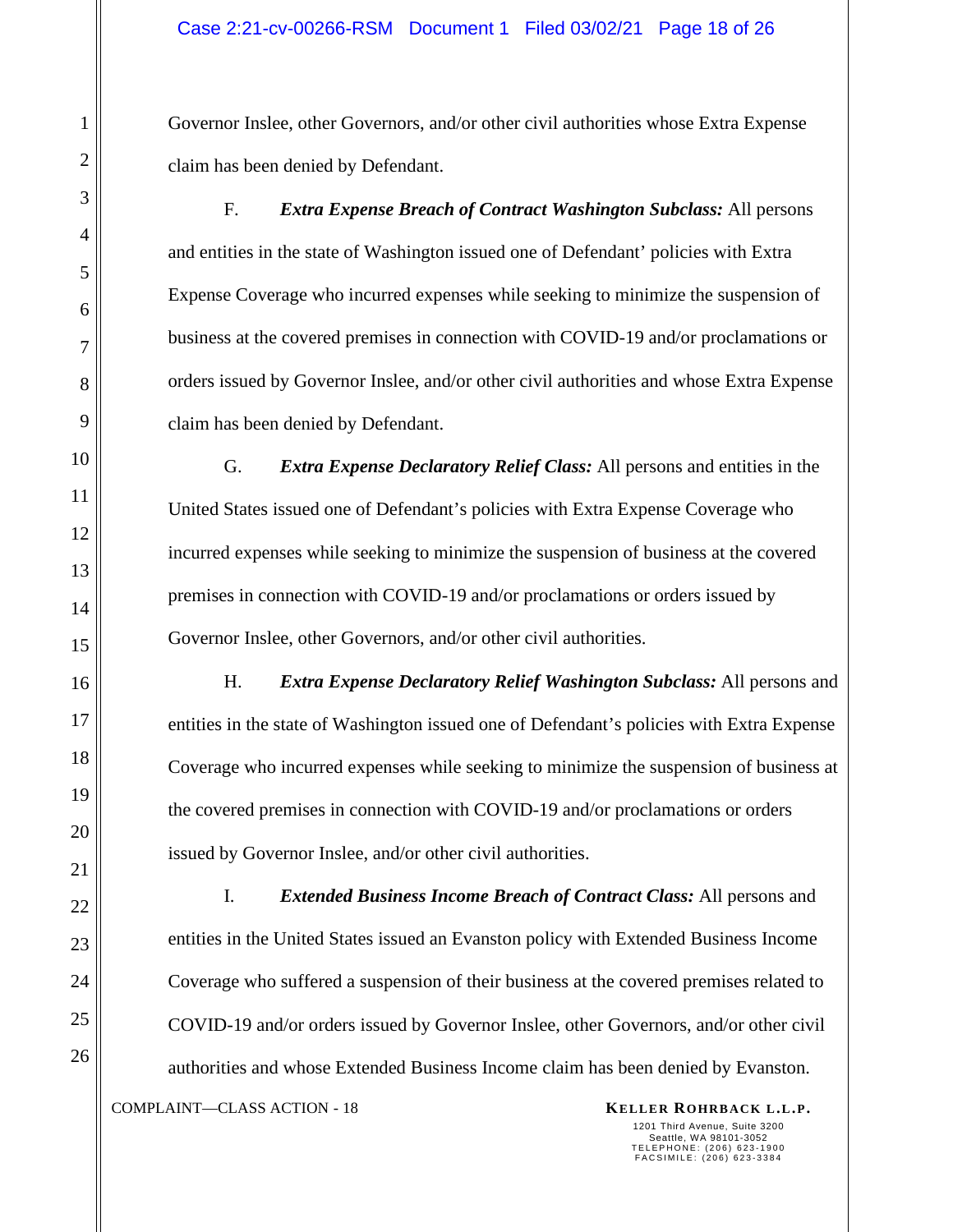J. *Extended Business Income Breach of Contract Washington Subclass***:**  All persons and entities in the state of Washington issued one of Defendant's policies with Extended Business Income Coverage who suffered a suspension of their business at the covered premises related to COVID-19 and/or proclamations or orders issued by Governor Inslee, and/or other civil authorities and whose Extended Business Income claim has been denied by Defendant.

K. *Extended Business Income Declaratory Relief Class:* All persons and entities in the United States issued an Evanston policy with Extended Business Income Coverage who suffered a suspension of their business at the covered premises related to COVID-19 and/or orders issued by Governor Inslee, other Governors, and/or other civil authorities.

L. *Extended Business Income Declaratory Relief Washington Subclass:* All persons and entities in the state of Washington issued one of Defendant's with Extended Business Income Coverage who suffered a suspension of their business at the covered premises related to COVID-19 and/or proclamations or orders issued by Governor Inslee, and/or other civil authorities.

*M. Civil Authority Breach of Contract Class:* All persons and entities in the United States issued an Evanston policy with Civil Authority Coverage who suffered a suspension of their business and/or extra expense at the covered premises related to COVID-19 and/or orders issued by Governor Inslee, other Governors, and/or other civil authorities and whose Civil Authority claim has been denied by Evanston.

**COMPLAINT—CLASS ACTION - 19 KELLER ROHRBACK L.L.P.** *N. Civil Authority Breach of Contract Washington Subclass:* All persons and entities in the state of Washington issued one of Defendant's policies with Civil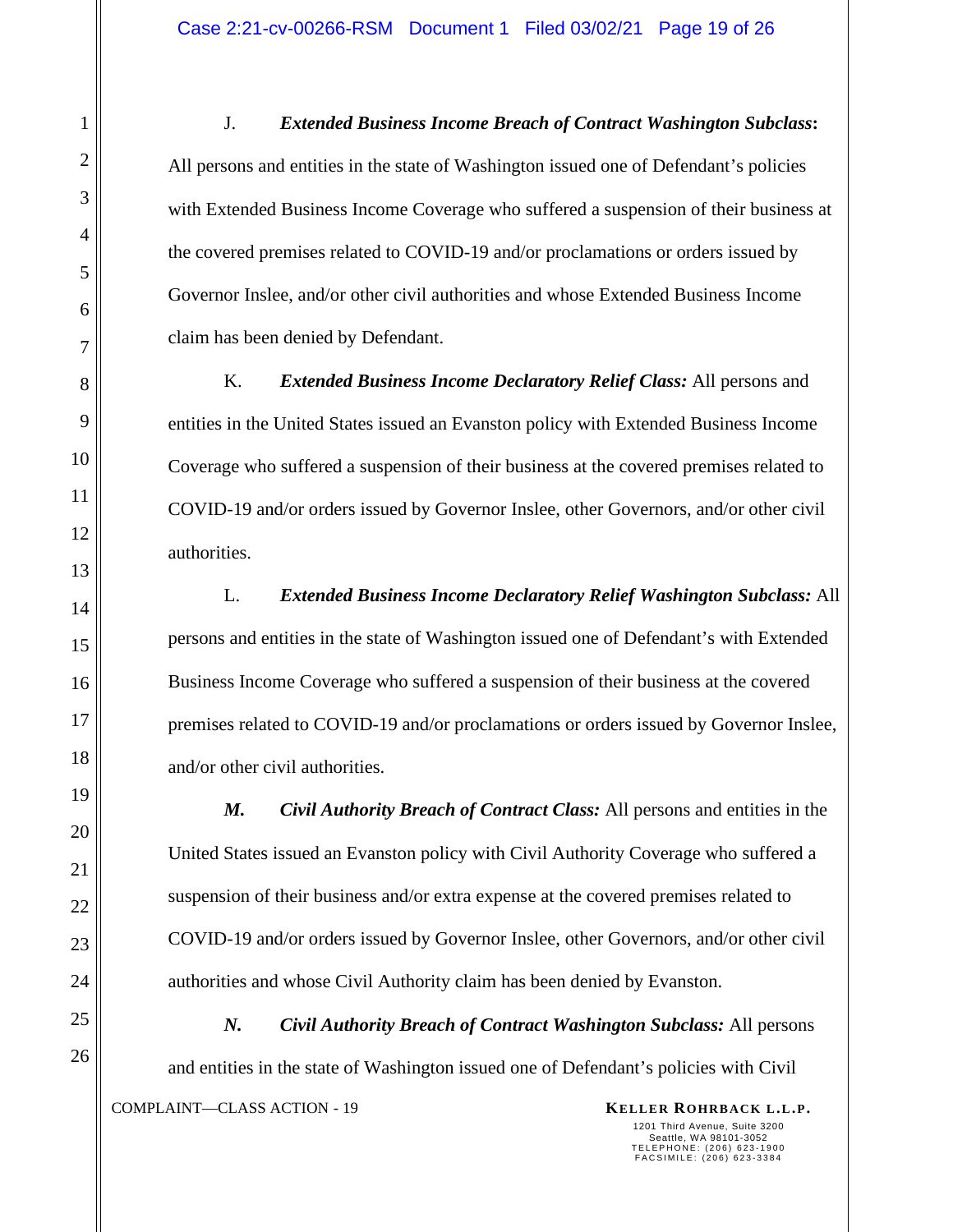Authority Coverage who suffered a suspension of their business at the covered premises related to the impact of COVID-19 and/or proclamations or orders issued by Governor Inslee, and/or other civil authorities and whose Civil Authority claim has been denied by Defendant.

*O. Civil Authority Declaratory Relief Class:* All persons and entities in the United States issued an Evanston policy with Civil Authority Coverage who suffered a suspension of their business at the covered premises related to COVID-19 and/or orders issued by Governor Inslee, other Governors, and/or other civil authorities.

*P. Civil Authority Declaratory Relief Washington Subclass:* All persons and entities in the state of Washington issued one of Defendant's policies with Civil Authority Coverage who suffered a suspension of their business at the covered premises related to COVID-19 and/or proclamations or orders issued by Governor Inslee, and/or other civil authorities.

85. Excluded from the Classes are Defendant's officers, directors, and employees; the judicial officers and associated court staff assigned to this case; and the immediate family members of such officers and staff. Plaintiff reserves the right to amend the Class definitions based on information obtained in discovery.

86. This action may properly be maintained on behalf of each proposed Class under the criteria of Federal Rule of Civil Procedure 23.

87. **Numerosity**: The members of the Class are so numerous that joinder of all members would be impractical. Plaintiff is informed and believes that each proposed Class has hundreds of members. The precise number of Class Members can be ascertained through discovery, which will include Defendant's records of policyholders.

**COMPLAINT—CLASS ACTION - 20 KELLER ROHRBACK L.L.P.**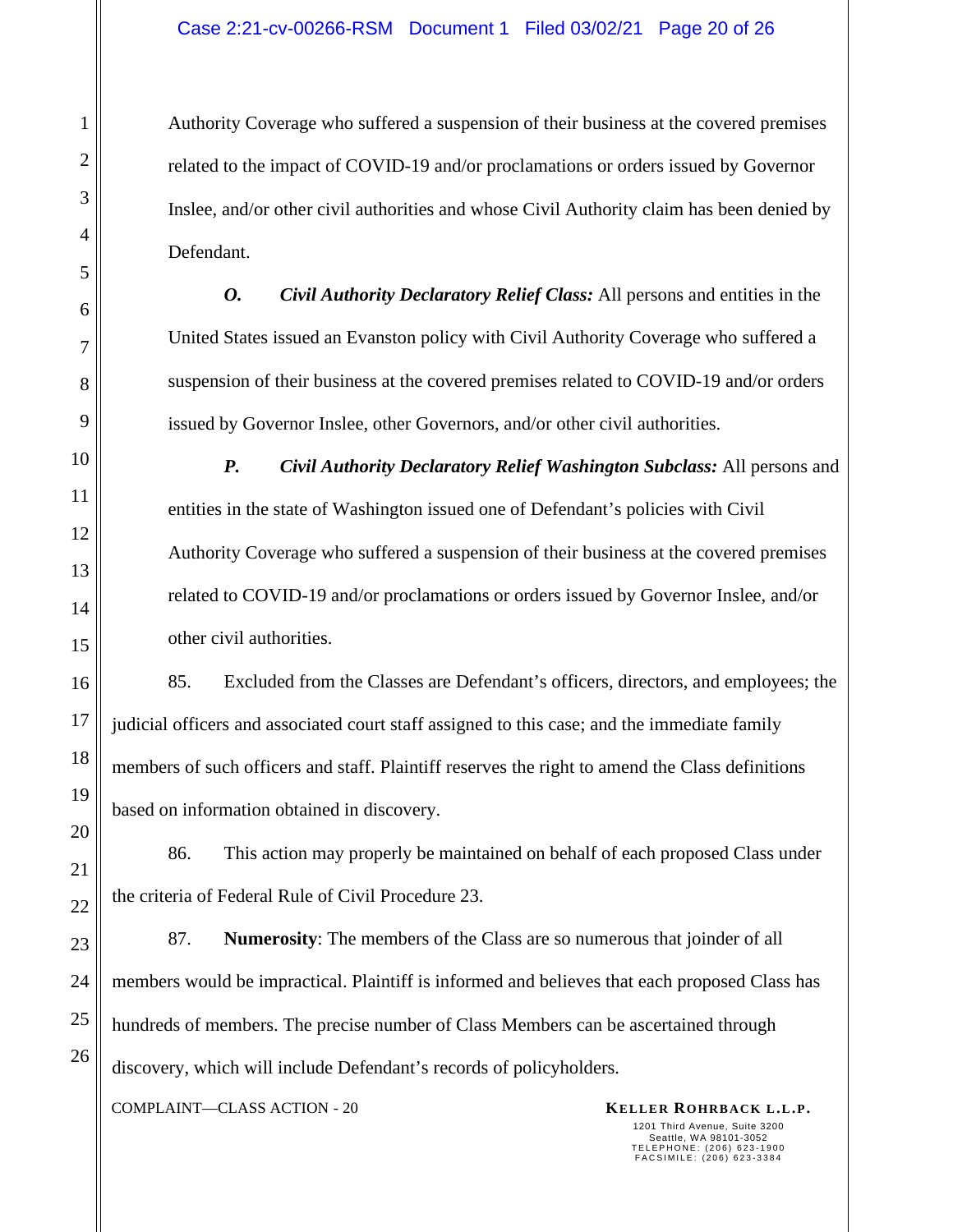### Case 2:21-cv-00266-RSM Document 1 Filed 03/02/21 Page 21 of 26

**COMPLAINT—CLASS ACTION - 21 KELLER ROHRBACK L.L.P.** 1201 Third Avenue, Suite 3200 1 2 3 4 5 6 7 8 9 10 11 12 13 14 15 16 17 18 19 20 21 22 23 24 25 26 88. **Commonality and Predominance**: Common questions of law and fact predominate over any questions affecting only individual members of the Class. Common questions include, but are not limited to, the following: A. Whether the Class and Subclass Members suffered cognizable losses under the Defendant's policies; B. Whether Evanston acted in a manner common to the Class and Subclass in denying claims for coverage relating to COVID-19 and/or orders issued by Governor Inslee, other Governors, and/or other civil authorities; C. Whether Business Income Coverage in Evanston's policies of insurance applies to a suspension of business relating to COVID-19 and/or orders issued by Governor Inslee, other Governors, and/or other civil authorities; D. Whether Extended Business Income Coverage in Evanston's policies of insurance applies to a suspension of business relating to COVID-19 and/or orders issued by Governor Inslee, other Governors, and/or other civil authorities; E. Whether Extra Expense Coverage in Evanston's policies of insurance applies to efforts to minimize a loss at the covered premises relating to COVID-19 and/or orders issued by Governor Inslee, other Governors, and/or other civil authorities; F. Whether Civil Authority Coverage in Evanston's policies of insurance applies to a suspension of business relating to COVID-19 and/or orders issued by Governor Inslee, other Governors, and/or civil authorities; G. Whether Defendant carried out a blanket denial of all claims based on business interruption, income loss or closures related to COVID-19 and/or orders issued by Governor Inslee, other Governors, and/or other civil authorities;

Seattle, WA 98101-3052<br>TELEPHONE: (206) 623-1900<br>FACSIMILE: (206) 623-3384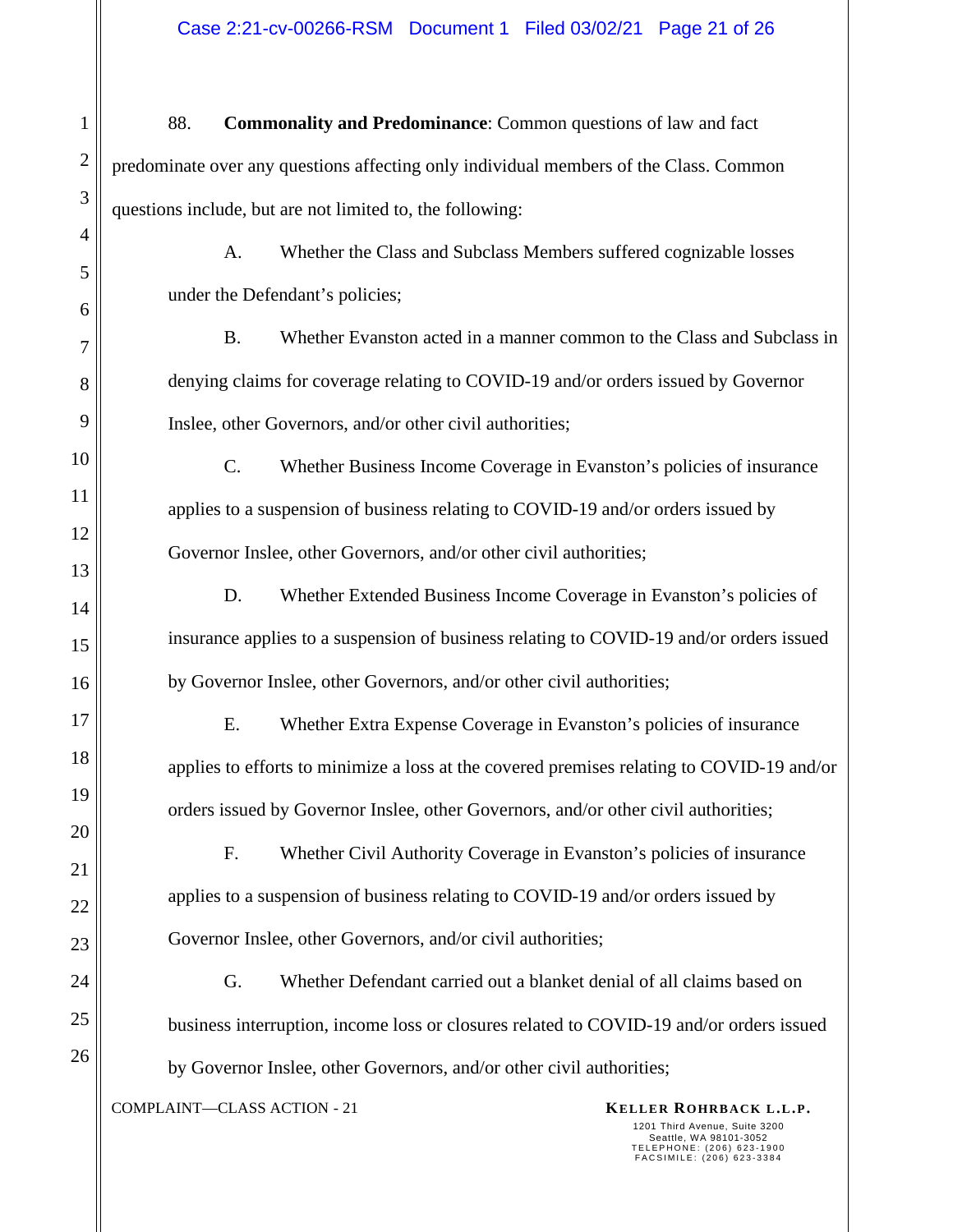H. Whether Evanston has breached its contracts of insurance through a blanket denial of all claims based on business interruption, income loss or closures related to COVID-19 and/or orders issued by Governor Inslee, other Governors, and/or other civil authorities; and

I. Whether, because of Defendant's conduct, Plaintiff and the Class Members are entitled to equitable and declaratory relief, and if so, the nature of such relief.

89. **Typicality**: Plaintiff's claims are typical of the claims of the members of the classes. Plaintiff and all the members of the classes have been injured by the same wrongful policies and practices of Defendant. Plaintiff's claims arise from the same policies, practices, and course of conduct that give rise to the claims of the members of the Class and are based on the same legal theories.

90. **Adequacy**: Plaintiff will fully and adequately assert and protect the interests of the classes and has retained class counsel who are experienced and qualified in prosecuting class actions. Neither Plaintiff nor its attorneys have any interests contrary to or in conflict with the Class.

91. **Federal Rule of Civil Procedure 23(b)(1), the Risk of Inconsistent or Varying Adjudications and Impairment to Other Class Members' Interests**: Plaintiff seeks adjudication as to the interpretation, and resultant scope, of Defendant's policies, which are common to all members of the class. The prosecution of separate actions by individual members of the classes would risk inconsistent or varying interpretations of those policy terms and create inconsistent standards of conduct for Defendant. The policy interpretations sought by Plaintiff could also impair the ability of absent Class Members to protect their interests.

**COMPLAINT—CLASS ACTION - 22 KELLER ROHRBACK L.L.P.**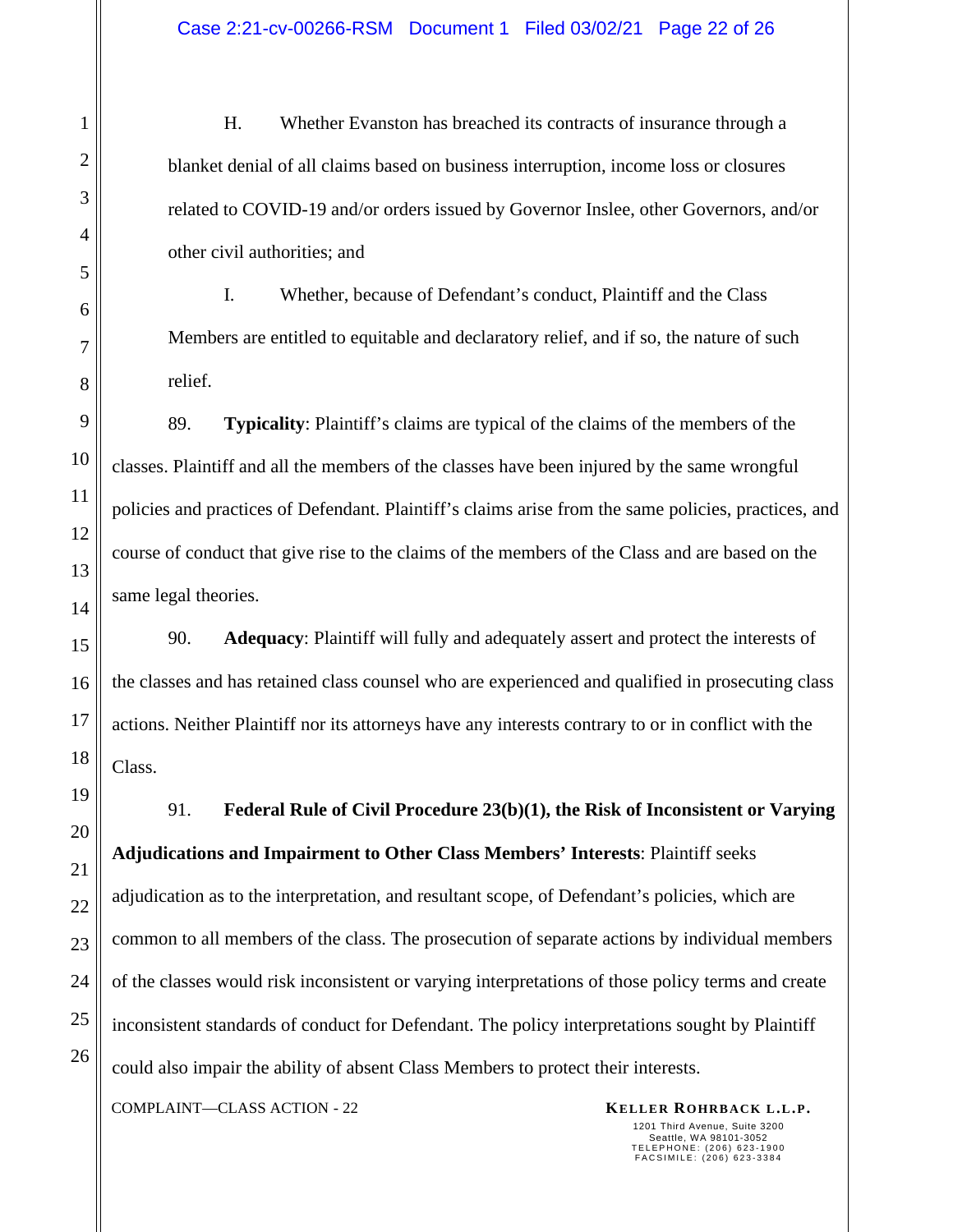92. **Federal Rule of Civil Procedure 23(b)(2), Declaratory and Injunctive Relief**: Defendant acted or refused to act on grounds generally applicable to Plaintiff and other members of the proposed class making injunctive relief and declaratory relief appropriate on a classwide basis.

93. **Federal Rule of Civil Procedure 23(b)(3), Superiority**: A class action is superior to all other available methods of the fair and efficient adjudication of this lawsuit. While the aggregate damages sustained by the classes are likely to be in the millions of dollars, the individual damages incurred by each Class Member may be too small to warrant the expense of individual suits. Individual litigation creates a risk of inconsistent and/or contradictory decisions and the court system would be unduly burdened by individual litigation of such cases. A class action would result in a unified adjudication, with the benefits of economies of scale and supervision by a single court.

### **VI. CAUSES OF ACTION**

# **Count One—Declaratory Judgment**

*(Brought on behalf of the Business Income Declaratory Relief Class, Business Income Declaratory Relief Washington Subclass, Extra Expense Declaratory Relief Class, Extra Expense Declaratory Relief Washington Subclass, Extended Business Income Declaratory Relief Class, Extended Business Income Declaratory Relief Washington Subclass, Civil Authority Declaratory Relief Class, and Civil Authority Declaratory Relief Washington Subclass)* 

94. Previous paragraphs alleged are incorporated herein.

95. This is a cause of action for declaratory judgment pursuant to the Declaratory

Judgment Act, codified at 28 U.S.C. § 2201.

96. Plaintiff brings this cause of action on behalf of the Business Income Declaratory

Relief Class, Business Income Declaratory Relief Washington Subclass, Extra Expense

**COMPLAINT—CLASS ACTION - 23 KELLER ROHRBACK L.L.P.** Declaratory Relief Class, Extra Expense Declaratory Relief Washington Subclass, Extended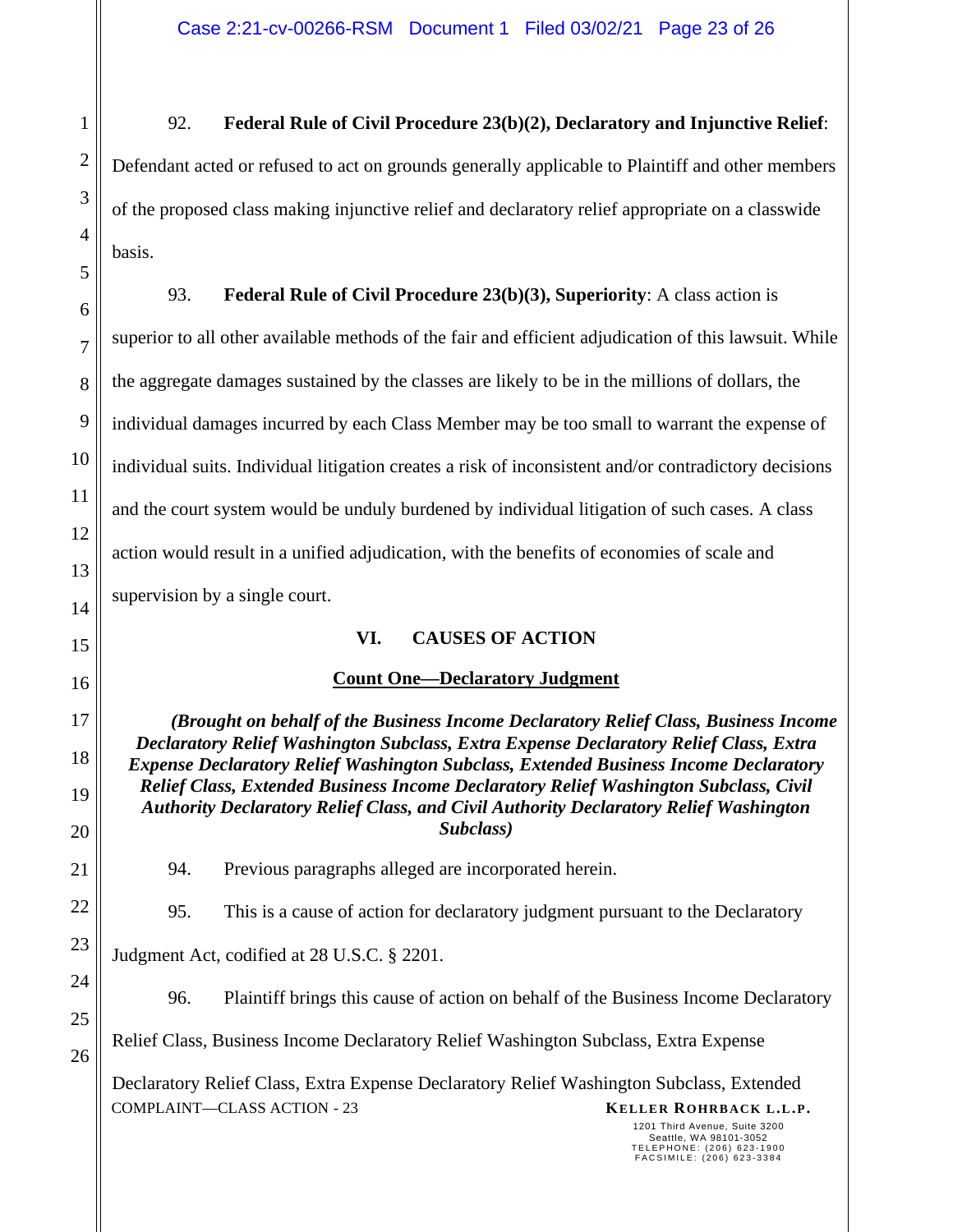| 1              | Business Income Declaratory Relief Class, Extended Business Income Declaratory Relief                                                                                                                                                                    |  |  |  |
|----------------|----------------------------------------------------------------------------------------------------------------------------------------------------------------------------------------------------------------------------------------------------------|--|--|--|
| $\overline{2}$ | Washington Subclass, Civil Authority Declaratory Relief Class, and Civil Authority Declaratory                                                                                                                                                           |  |  |  |
| $\mathfrak{Z}$ | Relief Washington Subclass.                                                                                                                                                                                                                              |  |  |  |
| $\overline{4}$ | 97.<br>Plaintiff seeks a declaratory judgment declaring that Plaintiff and Class Members'                                                                                                                                                                |  |  |  |
| 5              | losses and expenses resulting from the interruption of their business are covered by the Policy.                                                                                                                                                         |  |  |  |
| 6              |                                                                                                                                                                                                                                                          |  |  |  |
| 7              | 98.<br>Plaintiff seeks a declaratory judgment declaring that Evanston is responsible for                                                                                                                                                                 |  |  |  |
| 8              | timely and fully paying all such claims.                                                                                                                                                                                                                 |  |  |  |
| 9              | <b>Count Two-Breach of Contract</b>                                                                                                                                                                                                                      |  |  |  |
| 10             | (Brought on behalf of the Business Income Breach of Contract Class, Business                                                                                                                                                                             |  |  |  |
| 11             | Income Breach of Contract Washington Subclass, Extra Expense Breach of Contract<br><b>Class, Extra Expense Breach of Contract Washington Subclass, Extended Business</b><br>Income Breach of Contract Class, Extended Business Income Breach of Contract |  |  |  |
| 12             |                                                                                                                                                                                                                                                          |  |  |  |
| 13             | Washington Subclass, Civil Authority Breach of Contract Class, and Civil Authority<br><b>Breach of Contract Washington Subclass)</b>                                                                                                                     |  |  |  |
| 14             | 99.<br>Previous paragraphs alleged are incorporated herein.                                                                                                                                                                                              |  |  |  |
| 15             | 100.<br>Plaintiff brings this cause of action on behalf of the Business Income Breach of                                                                                                                                                                 |  |  |  |
| 16             | Contract Class, Business Income Breach of Contract Washington Subclass, Extra Expense                                                                                                                                                                    |  |  |  |
| 17             | Breach of Contract Class, Extra Expense Breach of Contract Washington Subclass, Extended                                                                                                                                                                 |  |  |  |
| 18             | Business Income Breach of Contract Class, Extended Business Income Breach of Contract                                                                                                                                                                    |  |  |  |
| 19             |                                                                                                                                                                                                                                                          |  |  |  |
| 20             | Washington Subclass, Civil Authority Breach of Contract Class, and Civil Authority Breach of                                                                                                                                                             |  |  |  |
| 21             | Contract Washington Subclass.                                                                                                                                                                                                                            |  |  |  |
| 22             | 101.<br>The Policy is a contract under which Plaintiff and the class paid premiums to                                                                                                                                                                    |  |  |  |
| 23             | Evanston in exchange for Evanston's promise to pay Plaintiff and the class for all claims covered                                                                                                                                                        |  |  |  |
| 24             | by the Policy.                                                                                                                                                                                                                                           |  |  |  |
| 25             |                                                                                                                                                                                                                                                          |  |  |  |
| 26             | 102.<br>Plaintiff has paid its insurance premiums.                                                                                                                                                                                                       |  |  |  |
|                |                                                                                                                                                                                                                                                          |  |  |  |

**COMPLAINT—CLASS ACTION - 24 KELLER ROHRBACK L.L.P.** 

1201 Third Avenue, Suite 3200 Seattle, WA 98101-3052 T E L E P H O N E : ( 2 0 6 ) 6 2 3 - 1 9 0 0 F A C S I M I L E : ( 2 0 6 ) 6 2 3 - 3 3 8 4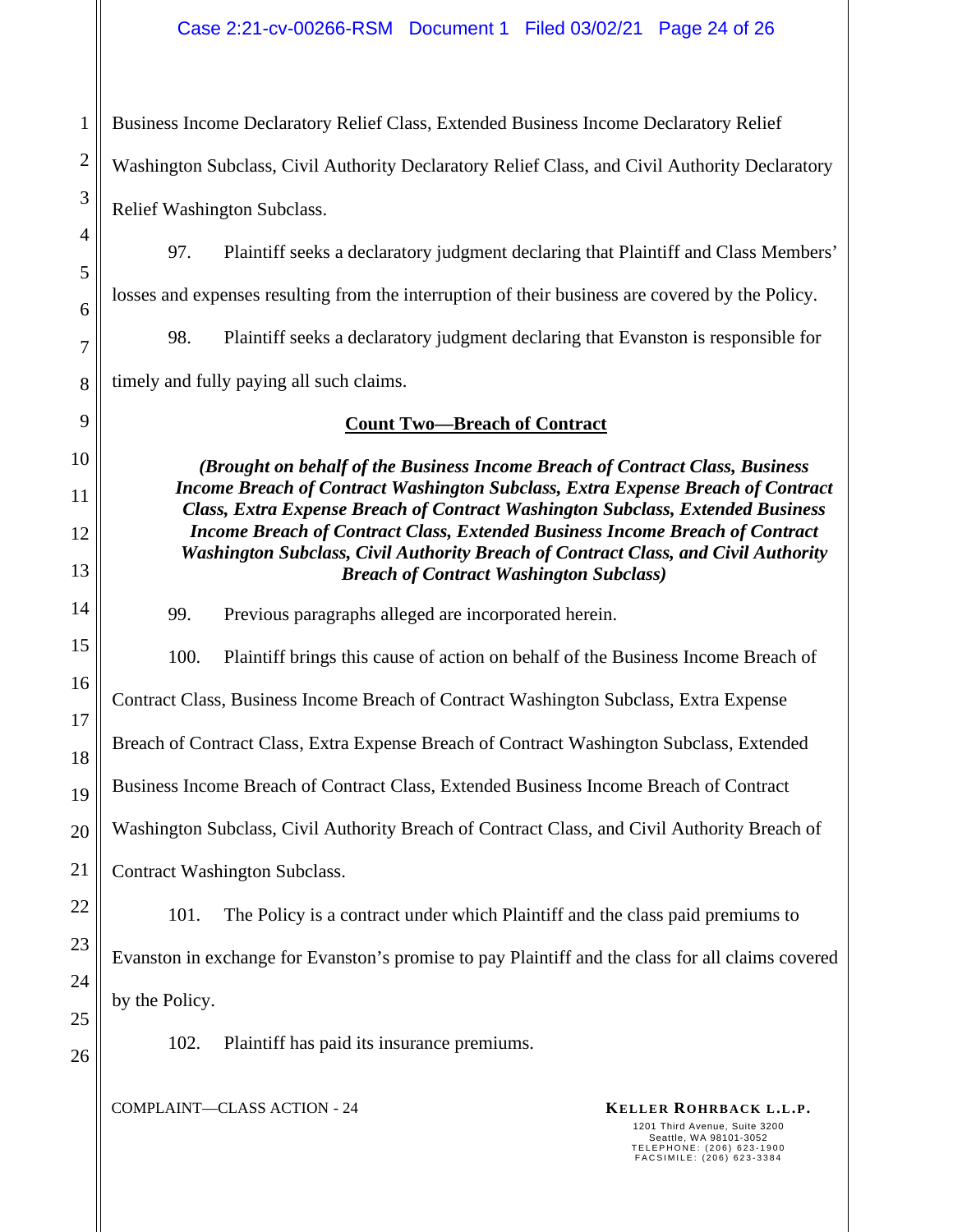### Case 2:21-cv-00266-RSM Document 1 Filed 03/02/21 Page 25 of 26

- 1 2 103. Plaintiff contacted Defendant in or about March 2020 to ask whether Evanston would provide coverage for its losses.
	- 104. Defendant denied Plaintiff's claim for coverage.
	- 105. On information and belief, Evanston has denied, and will continue to deny coverage for other similarly situated policyholders.
		- 106. Denying coverage for the claim is a breach of the insurance contract.
		- 107. Plaintiff is harmed by the breach of the insurance contract by Evanston.

## **VII. REQUEST FOR RELIEF**

1. Class action status under Federal Rule of Civil Procedure 23.

2. A declaratory judgment that the policy or policies cover Plaintiff's losses and

expenses resulting from the interruption of the Plaintiff's business related to COVID-19 and/or

orders issued by Governor Inslee, other Governors, and/or other authorities.

3. A declaratory judgment that the Defendant is responsible for timely and fully paying all such losses.

4. Damages.

3

4

5

6

7

8

9

10

11

12

13

14

15

16

17

18

19

20

21

22

23

24

25

26

- 5. Pre- and post-judgment interest at the highest allowable rate.
	- 6. Reasonable attorney fees and costs.

7. Such further and other relief as the Court shall deem appropriate.

# **VIII. JURY DEMAND**

Plaintiff demands a jury trial on all claims so triable.

DATED this 2nd day of March, 2021.

# **StandardSig** KELLER ROHRBACK L.L.P.

By: *s/ Amy Williams-Derry*

**COMPLAINT—CLASS ACTION - 25 KELLER ROHRBACK L.L.P.**